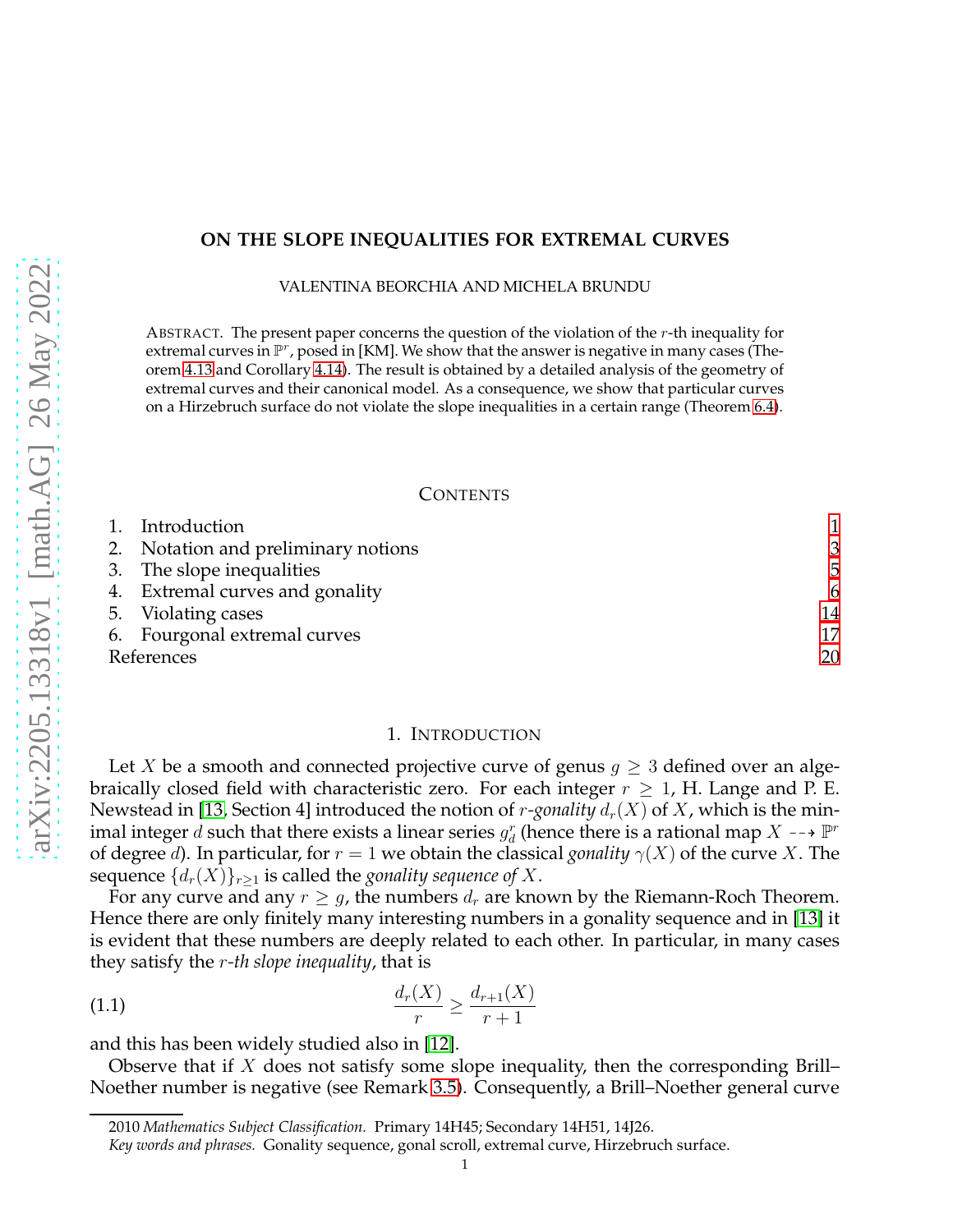must satisfy all slope inequalities. The same occurs also for very special curves like hyperelliptic, trigonal and bielliptic curves (see [\[13,](#page-20-0) Remark 4.5]).

The gonality sequence of a curve  $X$  is related to Brill–Noether theory of vector bundles on X (see [\[13\]](#page-20-0)). Moreover, if a curve X satisfies the p-th slope inequality for any  $p < n$ , then semistable vector bundles of rank  $n$  on  $X$  satisfy Mercat's Conjecture, which governs the dimension of their spaces of global sections (cf. [\[13,](#page-20-0) Conjecture 3.1 and Corollary 4.16]).

These results motivate the discussion of slope inequalities for specific classes of curves.

Some sporadic examples of curves violating some slope inequality can be found by in [\[2\]](#page-19-1), [\[3\]](#page-19-2), [\[12\]](#page-20-1), [\[11\]](#page-19-3), [\[8\]](#page-19-4) and various families have been detected in [\[12\]](#page-20-1). Among such examples there are *extremal curves*, that is curves attaining the Castelnuovo bound for the genus. In [\[12,](#page-20-1) Theorem 4.13] the authors prove that extremal curves of degree  $\geq 3r - 1$  in  $\mathbb{P}^r$  do not satisfy all slope inequalities.

Moreover, in [\[11,](#page-19-3) Theorem 4.4 and Corollary 4.5] Kato and Martens prove that an extremal curve in  $\mathbb{P}^3$  of degree  $d \geq 10$  satisfies

<span id="page-1-0"></span>(1.2) 
$$
\frac{d_3}{3} < \frac{d_4}{4}.
$$

In the same paper (see the final Questions), the authors propose a new investigation in this direction; more precisely, they pose the following

**Question -** Is it true that extremal curves of degree  $d \geq 3r + 1$  in  $\mathbb{P}^r$  satisfy

$$
\frac{d_r}{r} < \frac{d_{r+1}}{r+1}
$$

for  $r \geq 4$ ?

In the present paper we show that the answer to the above question is, in many cases, negative. The main results are the following:

**Theorem.** Let X be a  $\gamma$ -gonal extremal curve of degree  $d \geq 3r - 1$  in  $\mathbb{P}^r$  ( $r \geq 3$ ) where  $\gamma \geq 4$ *. Then*  $d_r = d$ . If, in addition, X is not isomorphic to a plane curve, then X satisfies the following *conditions:*

- i)  $d_{r+1} \leq d + \gamma 1;$
- ii) *under some technical hypotheses on the congruence class of* d*, the* r*-th slope inequality holds, i.e.*

$$
\frac{d_r}{r} \ge \frac{d_{r+1}}{r+1}.
$$

For more details on the assumptions, see Theorem [4.13.](#page-10-0) As a consequence, the following result holds (see Corollary [4.14\)](#page-12-0):

**Corollary.** Let X be a  $\gamma$ -gonal extremal curve in  $\mathbb{P}^r$ , where  $\gamma \geq 4$ . If the degree d satisfies

$$
(1.4) \t\t\t r(\gamma - 1) \le d \le \gamma(r - 1) + 1
$$

*then the* r*-th slope inequality holds.*

The technique involved in the proofs relies on the fact that extremal curves are either isomorphic to a smooth plane curve or they lie on a Hirzebruch surface (see Theorem [4.1\)](#page-5-1). Then, in order to bound the requested gonality number, we consider the residual divisor to a point in a general hyperplane section. It turns out that the dimension of the linear system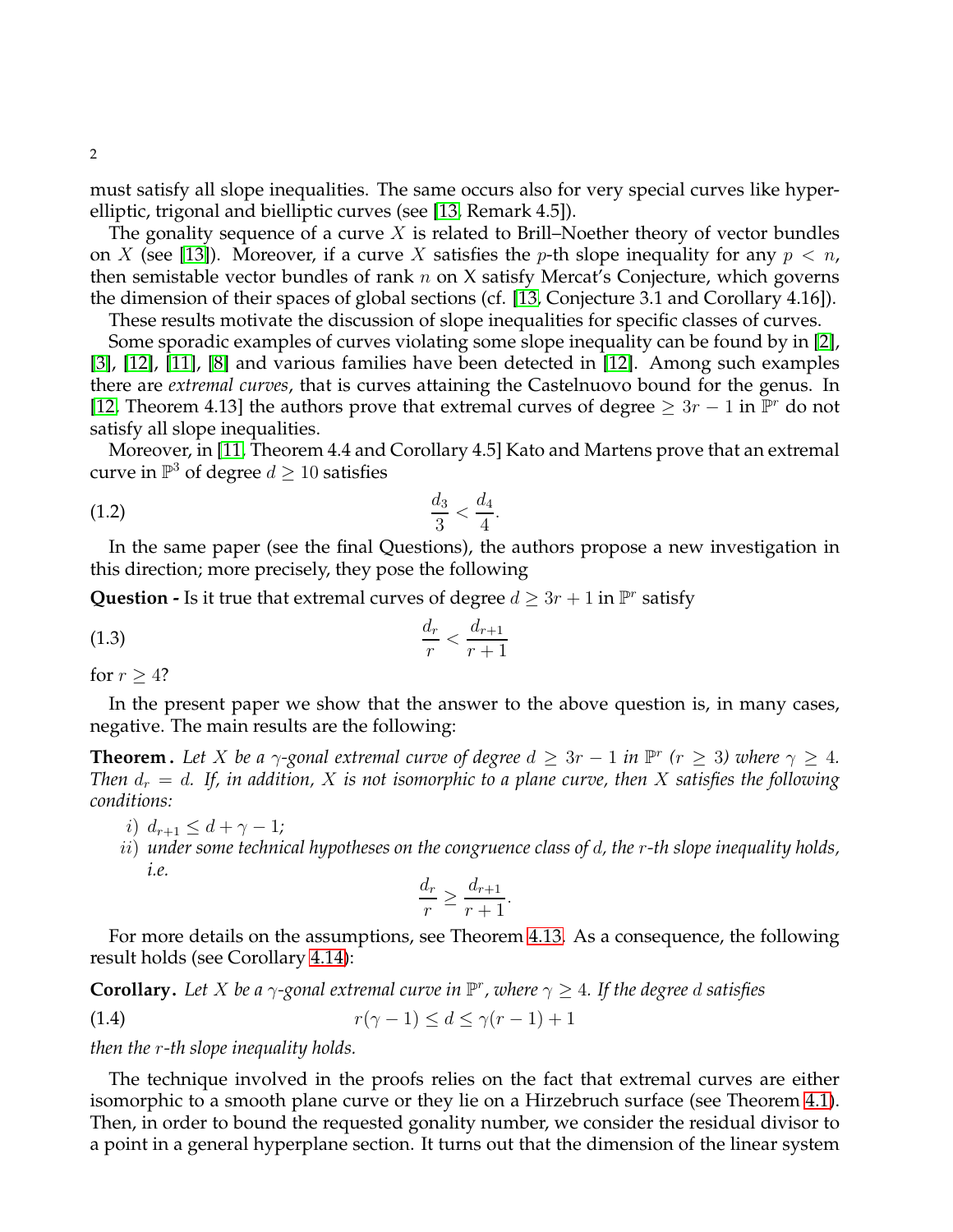associated with such a residual divisor can be estimated by looking at the canonical model of the curve.

The organization of the paper is as follows.

Section 2 contains some preliminaries about extremal curves and curves on Hirzebruch surfaces.

Section 3 summarizes results on the gonal sequence and the slope inequality which can be found in the literature.

Section 4 investigates the geometry and gonality of extremal curves. They are particular curves on a Hirzebruch surface, but not so rare. Indeed, thanks to Theorem [4.6,](#page-7-0) any smooth irreducible curve on a Hirzebruch surface, under a suitable assumption on its class, can be embedded in a projective space as an extremal curve. Next we state and prove the main results, that is Theorem [4.13](#page-10-0) and Corollary [4.14.](#page-12-0)

In Section 5, we recall a result of [\[12\]](#page-20-1), where the authors show that in degree  $d = 3r - 1$  the r-th slope inequality is violated by extremal curves and we prove, by an *ad hoc* argument, that the same holds in degree  $d = 3r - 2$  if  $r \geq 5$ .

Finally, in Section 6, we focus on fourgonal extremal curves, and we show that certain foursecant curves on a Hirzebruch surface admit several embeddings as an extremal curve in some projective space. This allows us to exhibit specific classes of extremal curves whose r-th slope inequality holds for r in a suitable interval (see Theorem [6.4\)](#page-17-0).

**Acknowledgment.** The authors are grateful to the anonymous Referees for the accurate reading of the first version of the present paper, and for the useful comments and suggestions.

This research is supported by funds of the Università degli Studi di Trieste - Finanziamento di Ateneo per progetti di ricerca scientifica - FRA 2022, Project DMG. The first author is supported by italian MIUR funds, PRIN project Moduli Theory and Birational Classification (2017), and is member of GNSAGA of INdAM.

# 2. NOTATION AND PRELIMINARY NOTIONS

<span id="page-2-0"></span>If x is a positive real number, by  $[x]$  we denote the *integer part* of x, i.e. the largest integer not exceeding x.

In this paper  $\mathbb{P}^n$  denotes the projective space over an algebraically closed field of characteristic zero. We shall also use the following notation:

- given a projective scheme  $Z \subseteq \mathbb{P}^n$ ,  $\langle Z \rangle$  will denote the linear span of  $Z$  in  $\mathbb{P}^n$ ;
- by a *curve* X we shall mean a smooth irreducible curve, unless otherwise specified;
- given a linear system |D| on a curve X, we will denote by  $\varphi_D$  the morphism associated with |D| and by  $X_D = \varphi_D(X)$  the image of X under  $\varphi_D$ ; in particular, if X is a non–hyperelliptic curve of genus  $g$ ,  $X_K\subset \mathbb P^{g-1}$  will denote the *canonical model* of  $X;$
- we say that a linear series  $g_d^r$  is *simple* if for any divisor  $D \in g_d^r$  the induced rational map  $\varphi_D$  is birational onto its image.

**Definition 2.1.** If X and Y are two curves, a morphism  $\varphi$  :  $X \to Y$  is said *indecomposable* if it cannot be factorized as  $\varphi = \alpha \circ \beta$ , where  $\alpha$  and  $\beta$  are morphisms of degree bigger than one. In particular, if  $Y=\mathbb{P}^1$ , we say that a linear series  $|D|=g_d^{\hat{1}}$  is *indecomposable* if the morphism  $\varphi_D$  associated with  $|D|$  is so.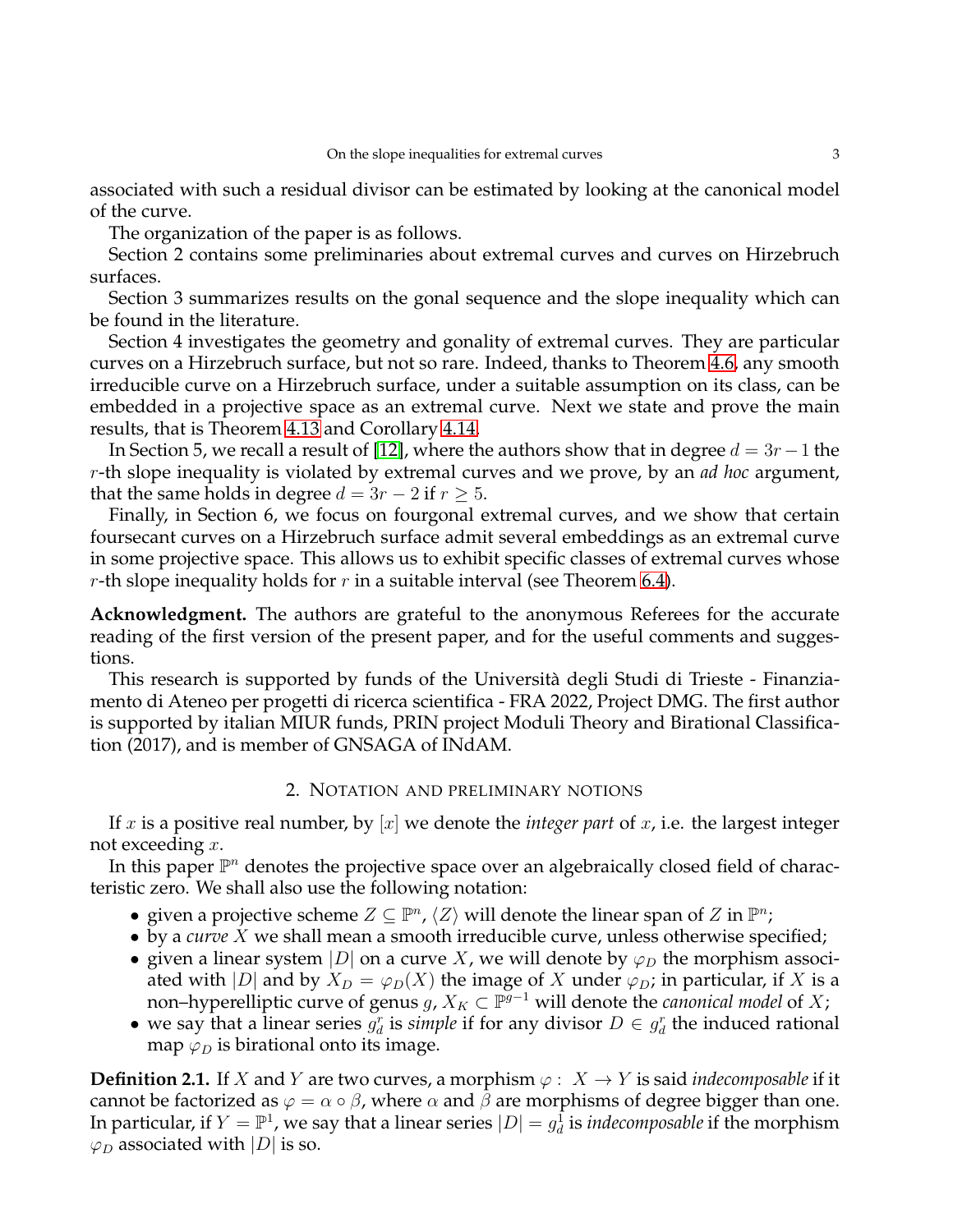4

**Definition 2.2.** The *gonality* of a curve X is the minimum degree d of a linear series  $g_d^1$  on X; if  $X$  has gonality  $\gamma$  then each series  $g_\gamma^1$  is called a *gonal series*. If  $\Gamma\in g_\gamma^1$  denotes a general *gonal divisor* of X, then the morphism  $\varphi_{\Gamma}: X \to \mathbb{P}^1$  is called a *gonal cover*.

Let X be a curve in  $\mathbb{P}^r$  of degree  $d \geq 2r + 1$  (the motivation of such a bound will be explained in the forthcoming Remark [4.2\)](#page-5-2). Setting

<span id="page-3-1"></span><span id="page-3-0"></span>
$$
m = m_{d,r} = \left[\frac{d-1}{r-1}\right],
$$

we can write, for a suitable integer  $\epsilon = \epsilon_{d,r}$ ,

(2.1) 
$$
d - 1 = m(r - 1) + \epsilon, \quad 0 \le \epsilon \le r - 2.
$$

It is well–known that the genus  $q(X)$  of X satisfies the *Castelnuovo's bound* i.e.

(2.2) 
$$
g(X) \leq \pi(d, r) := m\left(\frac{m-1}{2}(r-1) + \epsilon\right).
$$

Clearly, the values of m and  $\epsilon$  depend on d and r. So we introduce the following notation.

**Definition 2.3.** Let  $X \subset \mathbb{P}^r$  a curve of degree d. The integer  $m = m_{d,r}$  in formula [\(2.1\)](#page-3-0) will be called *m-ratio* of X in  $\mathbb{P}^r$ . Analogously, the integer  $\epsilon = \epsilon_{d,r}$  will be called  $\epsilon$ -remainder of X in  $\mathbb{P}^r$ .

**Definition 2.4.** A curve X is said an *extremal curve in*  $\mathbb{P}^r$  if it has a simple linear series  $g_d^r$  of degree  $d \geq 2r + 1$  and X has the maximal genus among all curves admitting such a linear series, i.e.

(2.3) 
$$
g(X) = \pi(d, r) = m_{d,r} \left( \frac{m_{d,r} - 1}{2} (r - 1) + \epsilon_{d,r} \right).
$$

<span id="page-3-4"></span>Observe that the notion above is *relative* to the space  $\mathbb{P}^r$  where the curve lies.

Finally, let us recall a few notions about rational ruled surfaces.

**Definition 2.5.** We denote by  $\mathbb{F}_n := \mathbb{P}(\mathcal{O}_{\mathbb{P}^1} \oplus \mathcal{O}_{\mathbb{P}^1}(-n))$  a *Hirzebruch surface* of invariant *n*, by  $C_0$  the unique (if  $n > 0$ ) unisecant curve with  $C_0^2 < 0$  and by  $L$  a line of its ruling.

It is well-known that  $Pic(\mathbb{F}_n) = \mathbb{Z}[C_0] \oplus \mathbb{Z}[L]$ , where  $C_0^2 = -n$ ,  $C_0 \cdot L = 1$  and  $L^2 = 0$ .

<span id="page-3-3"></span>**Remark 2.6.** If  $H = C_0 + \beta L$  is a very ample divisor on  $\mathbb{F}_n$ , then the associated morphism  $\varphi_H$  embeds  $\mathbb{F}_n$  in  $\mathbb{P}^r$  as a rational normal ruled surface  $R$  of degree  $r-1$ , where  $r:=\dot{H}^2+1$ . With an easy computation, one can see that  $\beta = (r + n - 1)/2$ .

Finally, we recall that the canonical divisor of R is  $K \sim -2H + (r-3)L$ .

In the sequel we will treat curves on (possibly embedded) Hirzebruch surfaces.

<span id="page-3-2"></span>**Definition 2.7.** If  $X \subset \mathbb{F}_n$  is a  $\gamma$ -gonal curve, we say that *the gonality of* X *is computed by the ruling of*  $\mathbb{F}_n$  if  $\gamma = X \cdot L$  (as far as  $n \geq 1$ ).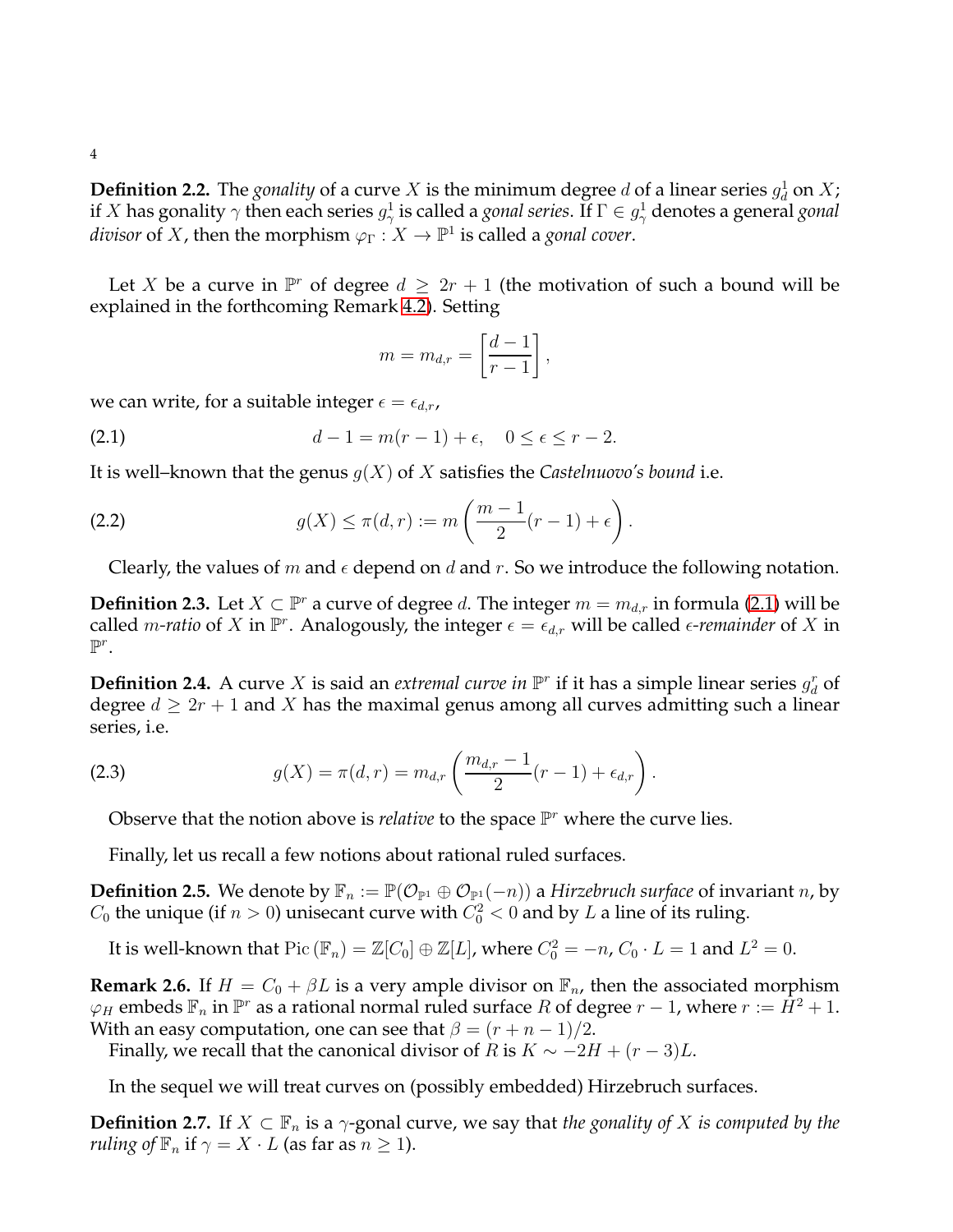#### 3. THE SLOPE INEQUALITIES

<span id="page-4-0"></span>Let us recall a definition that generalizes the notion of the gonality of a curve.

**Definition 3.1.** The r*-th gonality* of a curve X is defined to be

$$
d_r := \min\{d \in \mathbb{N} \mid X \text{ admits a linear series } g_d^r\} =
$$

$$
= \min\{\deg L \mid L \text{ line bundle on } X \text{ with } h^0(L) \ge r+1\}.
$$

Moreover,  $(d_1, d_2, d_3, \ldots, d_{q-1})$  is called the *gonality sequence* of X.

Recall that the gonality sequence is strictly increasing and weakly additive (see [\[12,](#page-20-1) Lemma 3.1]).

<span id="page-4-3"></span>**Lemma 3.2.** *For any*  $\gamma$ –gonal curve X of genus g and gonality sequence  $(d_1, d_2, \ldots, d_{q-1})$ , the *following properties hold:*

- $d_1 < d_2 < d_3 < \cdots < d_{g-1}$ , where  $d_1 = \gamma$  and  $d_{g-1} = 2g 2$ ;
- $d_{r+s} \leq d_r + d_s$  *for all r, s;*
- $d_r \leq r\gamma$ , for all r.

<span id="page-4-2"></span>**Remark 3.3.** The gonality sequence is defined up to  $d_{q-1}$ , since  $d_r \geq 2g - 1$  for  $r \geq g$ . Therefore, by the Riemann-Roch Theorem,  $d_r = r + g$ , for all  $r \geq g$ , as observed in [\[13,](#page-20-0) Remark 4.4 (b)].

It is clear that, if the bound  $d_r \leq r\gamma$  is reached for all r up to a certain integer  $r_0$ , then the sequence

$$
\left(\frac{d_r}{r}\right)_{r=1,\dots,r_0}
$$

is constant and equal to the gonality  $\gamma$ . Otherwise, we can compare the above ratios: let us recall the following notion.

.

**Definition 3.4.** The relation

$$
\frac{d_r}{r} \ge \frac{d_{r+1}}{r+1}
$$

is called the *(*r*-th) slope inequality*.

<span id="page-4-1"></span>**Remark 3.5.** Assume that, for some r, the slope inequality does not hold, i.e.

$$
\frac{d_r}{r} < \frac{d_{r+1}}{r+1}
$$

hence  $(r + 1)d_r < rd_{r+1}$ . Using this inequality in the computation of the corresponding Brill–Noether number (see, for instance, [\[1\]](#page-19-5)), we obtain that

$$
\rho(d_r, r, g) = g - (r + 1)(g - d_r + r) < r(d_{r+1} - g - r - 1) \leq 0.
$$

Therefore  $\rho(d_r, r, g)$  is strictly negative.

**Definition 3.6.** A curve X of genus g is called *Brill–Noether general* if  $\rho(d_r, r, g) \geq 0$ , for all  $1 \leq r \leq g-1$ .

As a straightforward consequence, we have the following fact.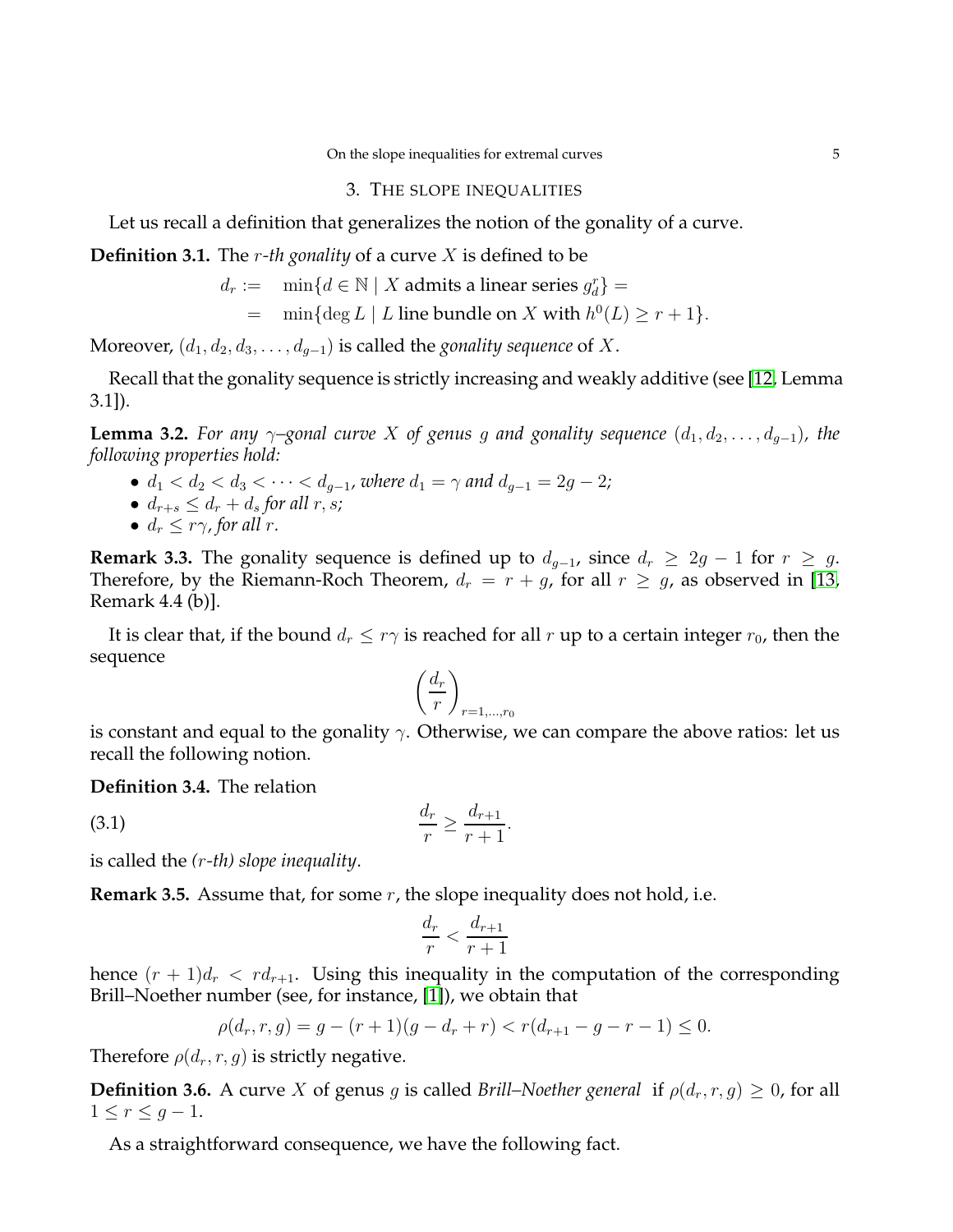**Proposition 3.7.** *Let* X *be a Brill–Noether general curve of genus* g *and gonality* γ*. Then*

(3.2) 
$$
\gamma = d_1 \ge \frac{d_2}{2} \ge \frac{d_3}{3} \ge \frac{d_4}{4} \ge \cdots \ge \frac{d_r}{r} \ge \frac{d_{r+1}}{r+1} \cdots \ge \frac{d_{g-1}}{g-1} = 2,
$$

*i.e. all the slope inequalities hold.*

<span id="page-5-4"></span>**Remark 3.8.** Nevertheless, also "special" types of curves satisfy all the slope inequalities. For instance, in [\[13,](#page-20-0) Remark 4.5], one can find the explicit values of the gonality sequence of a  $\gamma$ -gonal curve X in the following cases:

- if  $\gamma = 2$  (*X* hyperelliptic);
- if  $\gamma = 3$  (X trigonal);
- if  $\gamma = 4$  and X is bielliptic;
- if  $X$  is the general fourgonal curve.

In all the cases above, all the slope inequalities hold.

<span id="page-5-0"></span>For this reason, from now on we will assume  $\gamma \geq 4$ .

# 4. EXTREMAL CURVES AND GONALITY

Let us first recall a result (see [\[1,](#page-19-5) III, Theorem 2.5]) that turns out to be important in the sequel since it describes the geometry of extremal curves. Let us keep the notation introduced in Section 2.

<span id="page-5-1"></span>**Theorem 4.1.** Let d and r be integers such that  $r \geq 3$ ,  $d \geq 2r + 1$ . Then extremal curves  $X \subset \mathbb{P}^r$  of *degree* d *exist and any such a curve is one of the following:*

- (i) The image of a smooth plane curve of degree k under the Veronese map  $\mathbb{P}^2 \to \mathbb{P}^5$ . In this case  $r = 5, d = 2k.$
- (ii) A non-singular member of the linear system  $|mH + L|$  on a rational normal ruled surface. In *this case*  $\epsilon = 0$ *.*
- (iii) *A* non-singular member of the linear system  $|(m + 1)H (r \epsilon 2)L|$  on a rational normal *ruled surface.*

In particular, any irreducible extremal curve is smooth.

<span id="page-5-2"></span>**Remark 4.2.** Observe that we assumed from the beginning that  $d \geq 2r+1$ . Namely, if  $d < 2r$ , by Clifford Theorem the  $g_d^r$  is non-special and we obtain  $g = d - r$ . In particular, we have  $r > g$ ; by Remark [3.3](#page-4-2) the gonality sequence is known and the r-th slope inequality holds.

Moreover, if  $d = 2r$  then  $m = 2$  and  $\epsilon = 1$ . Therefore  $\pi(d, r) = r + 1$ . Hence, if X is an extremal curve, then  $d_r = d_{g-1} = 2g-2 = 2r$ . By Remark [3.3,](#page-4-2) we have  $d_{r+1} = d_g = 2g = 2r+2$ , hence the  $r$ -th slope inequality holds.

<span id="page-5-3"></span>**Remark 4.3.** In the sequel, we shall not consider the case (i) in the Theorem [4.1](#page-5-1) where the extremal curve is the image of smooth plane curves under the Veronese map, being the gonal sequence of smooth plane curves completely understood by Max Noether's Theorem (see, for instance, [\[7,](#page-19-6) Theorem 3.14]).

More precisely, a plane curve of degree  $k \geq 5$  satisfies

$$
d_r = \begin{cases} \alpha d - \beta, & \text{if } r < g = \frac{(d-1)(d-2)}{2} \\ r + g, & \text{if } r \ge g, \end{cases}
$$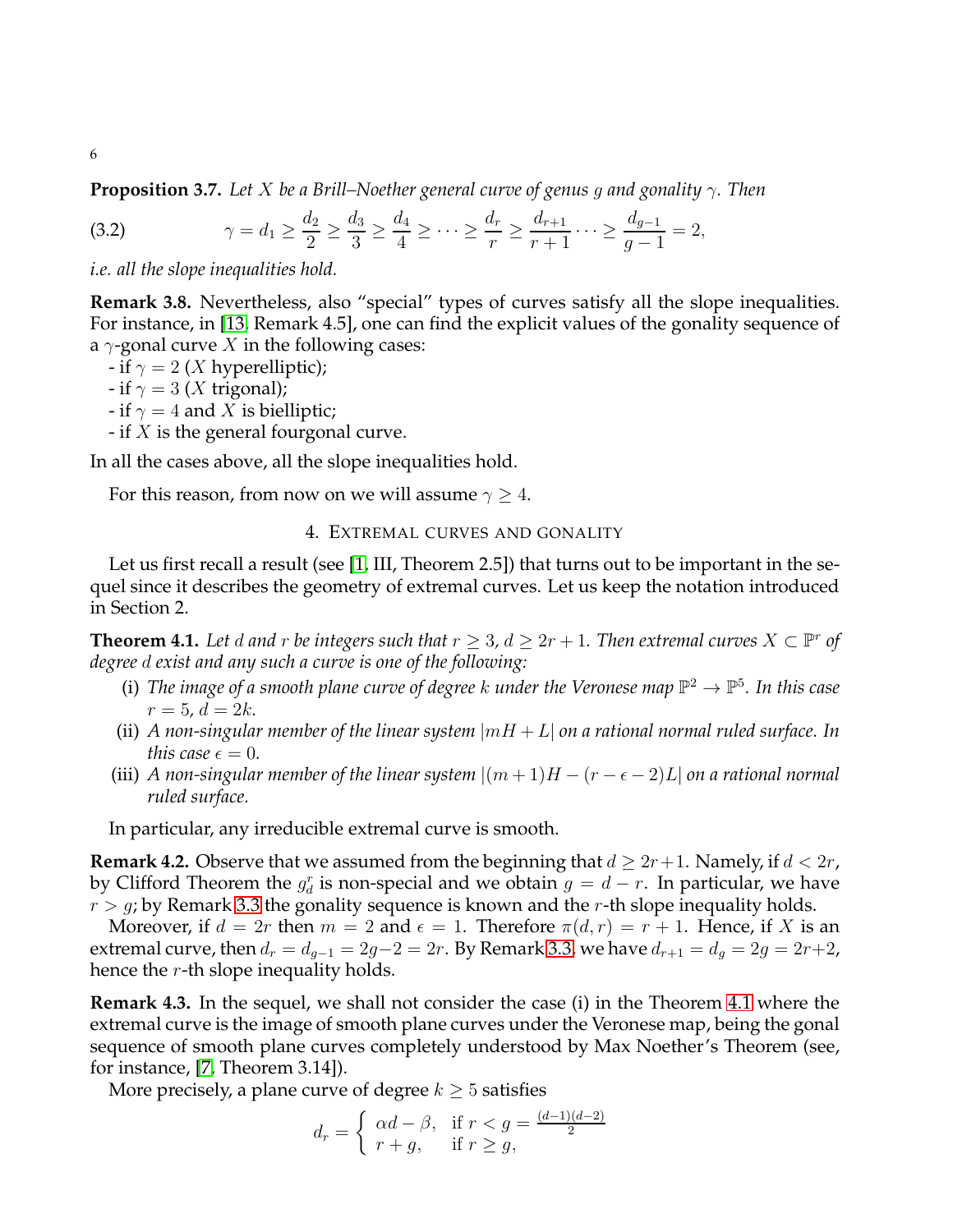where  $\alpha$  and  $\beta$  are the uniquely determined integers with  $\alpha \geq 1$  and  $0 \leq \beta \leq \alpha$  such that  $r = \frac{\alpha(\alpha+3)}{2}$  $\frac{\frac{x+3j}{2}}$ .

In particular, as observed in [\[12,](#page-20-1) Proposition 4.3], whenever  $\beta \neq 0$ , the r-th slope inequality is satisfied, while if  $\beta = 0$  and  $\alpha \leq k - 4$ , such an inequality is violated.

In the case (i) of Theorem [4.1,](#page-5-1) we have  $r = 5$ , so  $\alpha = 2$  and  $\beta = 0$ . It follows that if  $k \ge 6$ , the 5-th slope inequality is violated.

The converse of the cases  $(ii)$  and  $(iii)$  of Theorem [4.1](#page-5-1) holds: namely the above classes of curves on a ruled surface force the curve to be extremal, as the following result shows.

**Proposition 4.4.** Let  $X \subset R \subset \mathbb{P}^r$  , where  $X$  is a smooth curve of degree  $d$  and  $R$  is a rational normal *ruled surface. Setting*  $m = m_{d,r}$  *and*  $\epsilon = \epsilon_{d,r}$  *if* 

$$
X \in \begin{cases} |mH + L| \\ or \\ |(m+1)H - (r - \epsilon - 2)L| \end{cases}
$$

then  $X$  is an extremal curve in  $\mathbb{P}^r$ .

*Proof.* The canonical divisor K of the surface R can be written as  $K \sim -2H + (r - 3)L$ . Therefore we can apply the Adjuncton Formula on R (where g denotes the genus of X):

$$
2g - 2 = (K + X) \cdot X.
$$

In the first case  $X \sim mH + L$  we then obtain

$$
2g - 2 = ((m - 2)H + (r - 2)L) \cdot (mH + L).
$$

Taking into account that  $H^2 = r - 1$ , we finally obtain

$$
2g = m(m-1)(r-1).
$$

On the other hand,  $d = \deg(X) = X \cdot H = mH^2 + L \cdot H = m(r-1) + 1$ , hence  $d-1 = m(r-1)$ . Therefore, from [\(2.1\)](#page-3-0), we have that  $\epsilon = 0$  and, so,  $\pi(d, r) = g$  as requested (see [\(2.2\)](#page-3-1)).

In the second case  $X \sim (m+1)H - (r - \epsilon - 2)L$  so we get

$$
2g - 2 = ((m - 1)H + (\epsilon - 1)L) \cdot ((m + 1)H - (r - \epsilon - 2)L).
$$

It is immediate to see that

$$
2g = m(m-1)(r-1) + 2m\epsilon,
$$

so again  $q = \pi(d, r)$ .

The two results above characterize embedded extremal curves in terms of rational ruled surfaces. Now we show that any smooth irreducible curve on a Hirzebruch surface, under a certain assumption on its class, can be embedded in a projective space as an extremal curve.

To do this, the following known result will be useful (see, for instance, [\[10,](#page-19-7) Ch.V, Corollary 2.18]).

<span id="page-6-0"></span>**Proposition 4.5.** Let D be the divisor  $aC_0 + bL$  on the rational ruled surface  $\mathbb{F}_n$ . Then: *(a) D is very ample*  $\iff$  *D is ample*  $\iff$  *a* > 0 *and b* > *an*; *(b)* the linear system |D| contains an irreducible smooth curve  $\iff$  it contains an irreducible curve

 $\iff$   $a = 0, b = 1$  or  $a = 1, b = 0$  or  $a > 0, b > an$  or  $a > 0, b = an, n > 0$ .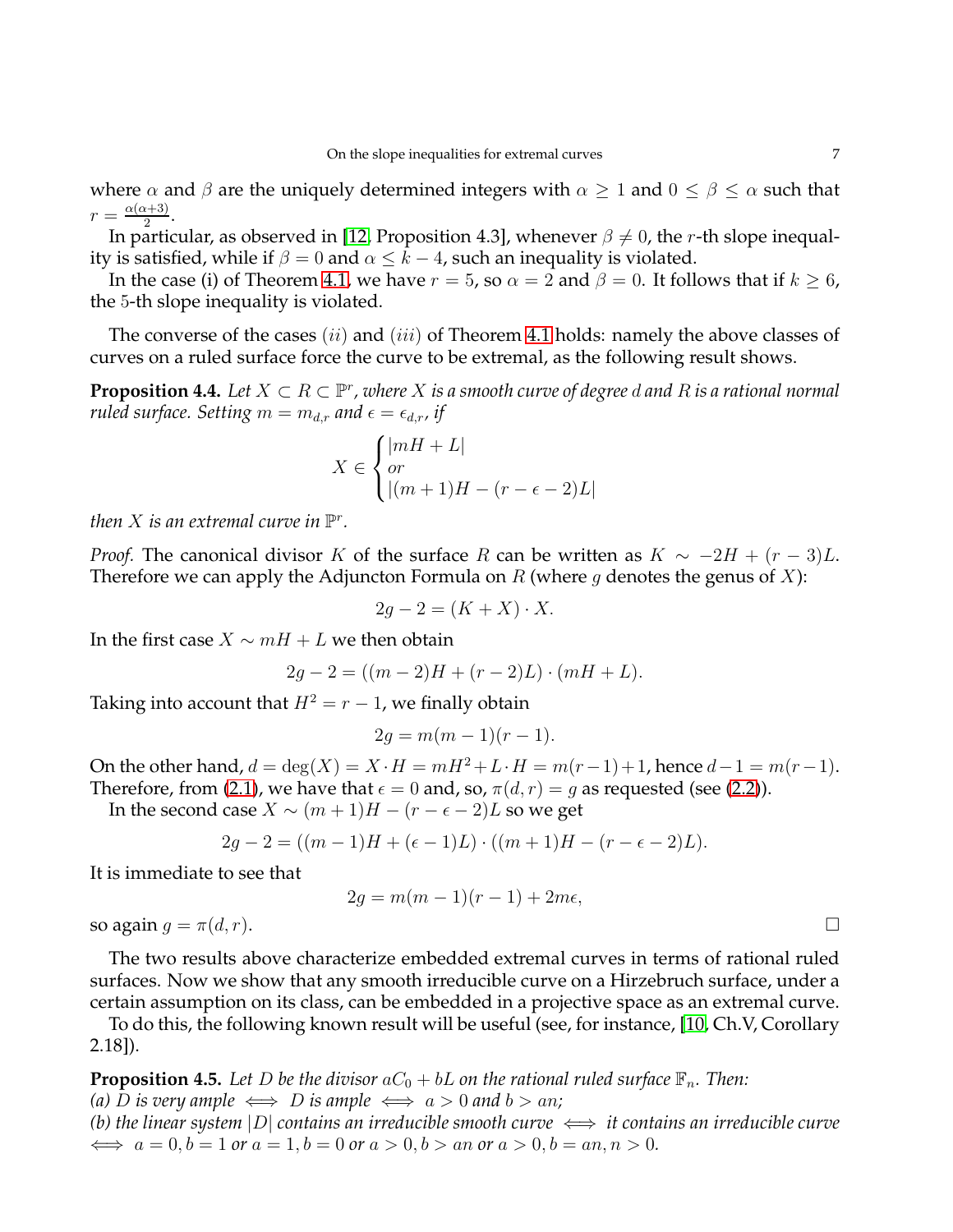8

The Hirzebruch surface  $\mathbb{F}_0$  is isomorphic to  $\mathbb{P}^1\times\mathbb{P}^1$ , so  $\mathrm{Pic}\left(\mathbb{F}_0\right)$  is generated by two lines belonging to distinct rulings. But also in this case, we denote these generators by  $C_0$  and  $L$ (like in the case of  $\mathbb{F}_n$ , where  $n > 0$ ), even if their roles can be exchanged.

<span id="page-7-0"></span>**Theorem 4.6.** Let  $X \sim \gamma C_0 + \lambda L$  be an irreducible smooth curve on  $\mathbb{F}_n$  with  $\gamma \geq 2$  and not *isomorphic to a plane curve.*

*Dividing*  $\lambda - n - 1$  *by*  $\gamma - 2$ , let us denote by  $\beta$  the quotient and  $\epsilon$  the remainder, i.e.

$$
\beta := \left[\frac{\lambda - n - 1}{\gamma - 2}\right] = \frac{\lambda - n - 1 - \epsilon}{\gamma - 2}, \quad 0 \le \epsilon \le \gamma - 3.
$$

*Moreover, set*

$$
r := 2\beta + 1 - n \quad \text{and} \quad d := \gamma(\beta - n) + \lambda.
$$

*Consider the complete linear system*  $|H|$  *on*  $\mathbb{F}_n$  *given by* 

$$
H \sim C_0 + \beta L.
$$

*Then*

*i*)  $\beta > n$ , for all  $n \geq 0$ ;  $\tilde{u}$ ) the morphism  $\varphi_H$  embeds  $\mathbb{F}_n$  in  $\mathbb{P}^r$ ;

iii)  $\varphi_H(X)$  *is a curve of degree d.* 

*Assume in addition that*

$$
\lambda \ge \frac{\gamma(\gamma + n - 2)}{2}.
$$

*Then*

iv)  $m_{d,r} = \gamma - 1$  and  $\epsilon_{d,r} = \epsilon$ *;*  $\psi)$   $\varphi$ <sub>H</sub> $(X)$  is an extremal curve in  $\mathbb{P}^r$ .

*Proof.* Note first that, by assumption, X is irreducible and smooth. Then, by Proposition [4.5](#page-6-0) and the assumption  $\gamma \geq 2$ , we have

<span id="page-7-1"></span> $\lambda > 0$ , if  $n$ 

and

(4.1) 
$$
\lambda \ge \gamma n, \quad \text{if} \quad n > 0
$$

*i*) If  $n = 0$ , it is clear that  $\beta \ge 1 \iff \lambda - 1 \ge \gamma - 2$ . If this is not the case, we observe that we can change the role of  $\gamma$  and  $\lambda$ , since on  $\mathbb{F}_0 \cong \mathbb{P}^1 \times \mathbb{P}^1$  we can choose arbitrarily one of the two rulings.

If  $n = 1$ , then  $\beta > 1$  if and only if  $\lambda - 2 > \gamma - 2$  and this holds by the assumption that X is not isomorphic to a plane curve.

Indeed, in general, any irreducible curve  $\gamma C_0 + \lambda L$  on  $\mathbb{F}_1$  satisfies  $\lambda \geq \gamma$  by [\(4.1\)](#page-7-1). In particular, if  $\lambda = \gamma$ , we have  $\beta = 1$  and  $H = C_0 + L$ . On one hand, it is clear that the linear system  $|H|$  does not induce an embedding of  $\mathbb{F}_1$ , as it maps surjectively to  $\mathbb{P}^2$  and corresponds to the contraction of the exceptional curve  $C_0$ ; it is well known that this is the blowing up morphism  $\mathbb{F}_1 \to \mathbb{P}^2$  of the plane in a point.

On the other hand, under such a morphism, any smooth irreducible curve  $X \sim \gamma(C_0 + L)$ is mapped isomorphically to a smooth degree  $\gamma$  plane curve, which contradicts our assumption.

$$
\lambda > 0
$$
 if  $n = 0$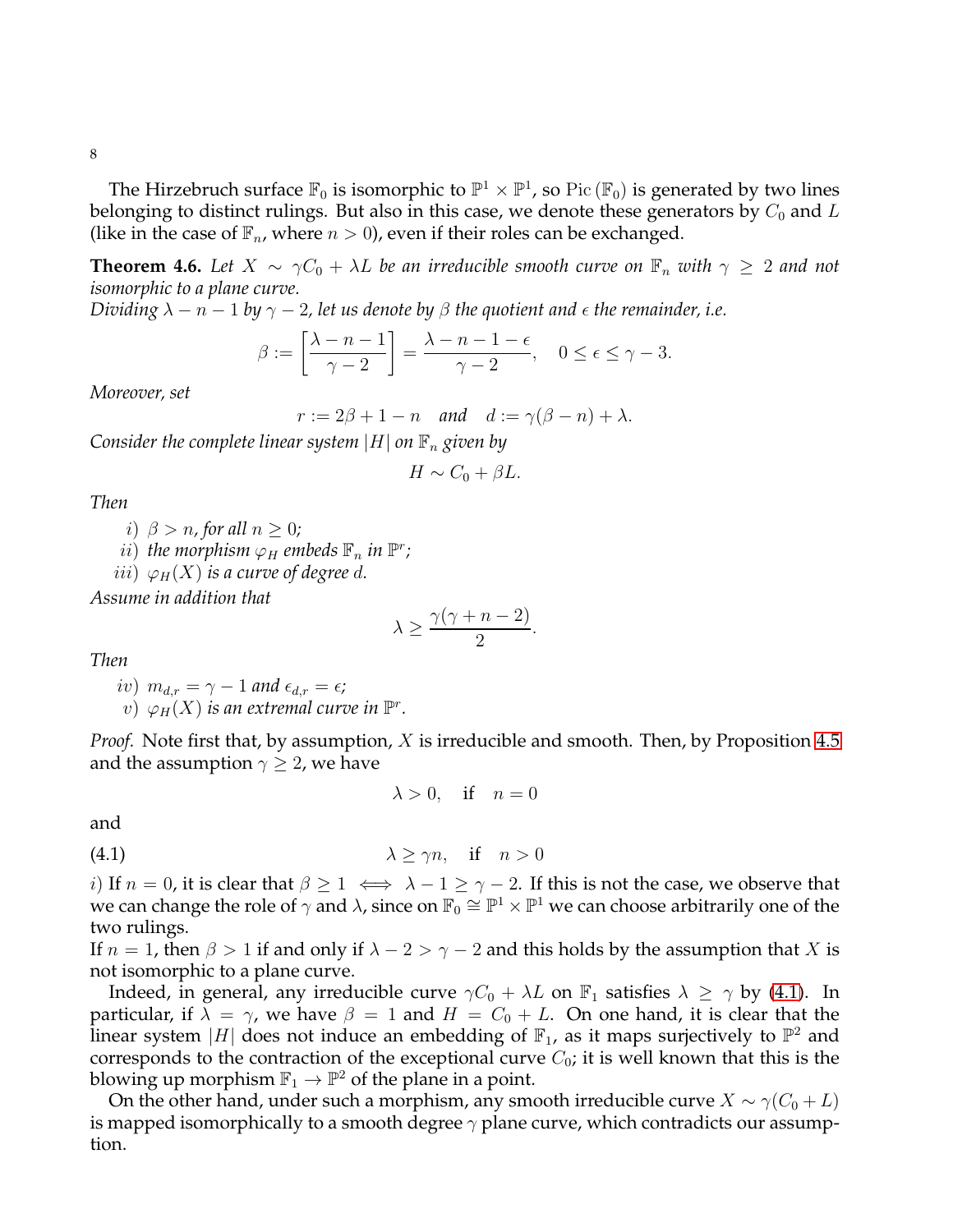If  $n > 1$ , obviously  $\beta > n$  if and only if

$$
\lambda - n - 1 > n(\gamma - 2).
$$

i.e.  $\lambda > n(\gamma - 1) + 1$ . But this holds since  $n > 1$  implies  $n\gamma - n + 1 < n\gamma$  and, by [\(4.1\)](#page-7-1),  $n\gamma \leq \lambda$ . ii) Again by Proposition [4.5,](#page-6-0) the linear system  $|H| = |C_0 + \beta L|$  is very ample if and only if

 $\beta > 0$  if  $n = 0$  or  $\beta > n$  if  $n > 0$  and this holds by (*i*). Hence  $\varphi_H$  is an embedding. Moreover, we have the well–known formula (see, for instance [\[5,](#page-19-8) Proposition 1.8 - (ii)]):

(4.2) 
$$
r + 1 = h^{0}(\mathcal{O}_{\mathbb{F}_{n}}(C_{0} + \beta L)) = 2\beta + 2 - n.
$$

 $iii)$  Therefore  $\varphi_H$  embeds  $X$  in  $\mathbb{P}^r$  as a curve of degree

<span id="page-8-1"></span>
$$
(\gamma C_0 + \lambda L) \cdot (C_0 + \beta L) = \gamma (\beta - n) + \lambda = d,
$$

as required.

*iv*) In order to show that  $m_{d,r} = \gamma - 1$  and  $\epsilon_{d,r} = \epsilon$ , it is enough to prove that

$$
d-1-(\gamma-1)(r-1)=\epsilon \quad \text{and} \quad 0\leq \epsilon \leq r-2.
$$

Clearly

$$
d - 1 - (\gamma - 1)(r - 1) = \gamma(\beta - n) + \lambda - 1 - (\gamma - 1)(2\beta - n) = \lambda - n - 1 - \beta(\gamma - 2)
$$

and, substituting the value of  $\beta$ , we obtain the requested equality.

In order to show that  $\epsilon \le r - 2$ , note first that, for any  $n \ge 0$ , we have

$$
\epsilon \le r-2 \iff \lambda - n - 1 - \beta(\gamma - 2) \le 2\beta - n - 1 \iff \lambda \le \beta\gamma.
$$

Since  $\epsilon \leq \gamma - 3$ , clearly

$$
\beta = \frac{\lambda - n - 1 - \epsilon}{\gamma - 2} \ge \frac{\lambda - n + 2 - \gamma}{\gamma - 2},
$$

so in order to show that  $\lambda \leq \beta \gamma$ , it is enough to prove that

$$
\lambda \le \gamma \frac{\lambda - n + 2 - \gamma}{\gamma - 2} \quad \iff \quad 2\lambda \ge \gamma(\gamma + n - 2)
$$

and this holds by assumption.

v) In order to prove that  $\varphi_H(X) \subset \mathbb{P}^r$  is an extremal curve, we compute the genus g of X using the Adjunction Formula obtaining

(4.3) 
$$
2g - 2 = (K_{\mathbb{F}_n} + X) \cdot X = (-2C_0 - (2+n)L + \gamma C_0 + \lambda L) \cdot (\gamma C_0 + \lambda L) =
$$

$$
= 2(\lambda \gamma - \lambda - \gamma) - n\gamma(\gamma - 1),
$$

which yields

(4.4) 
$$
g = \lambda \gamma - \lambda - \gamma + 1 - \frac{n}{2} \gamma (\gamma - 1) = (\lambda - 1)(\gamma - 1) - \frac{n}{2} \gamma (\gamma - 1).
$$

Now we can compute the Castelnuovo bound

<span id="page-8-0"></span>
$$
\pi(d,r) = m_{d,r} \left( \frac{m_{d,r} - 1}{2} (r - 1) + \epsilon_{d,r} \right) = (\gamma - 1) \left( \frac{\gamma - 2}{2} (2\beta - n) + \epsilon \right).
$$

Since

$$
2\beta - n = 2\frac{\lambda - n - 1 - \epsilon}{\gamma - 2} - n = \frac{2\lambda - 2 - 2\epsilon - n\gamma}{\gamma - 2}
$$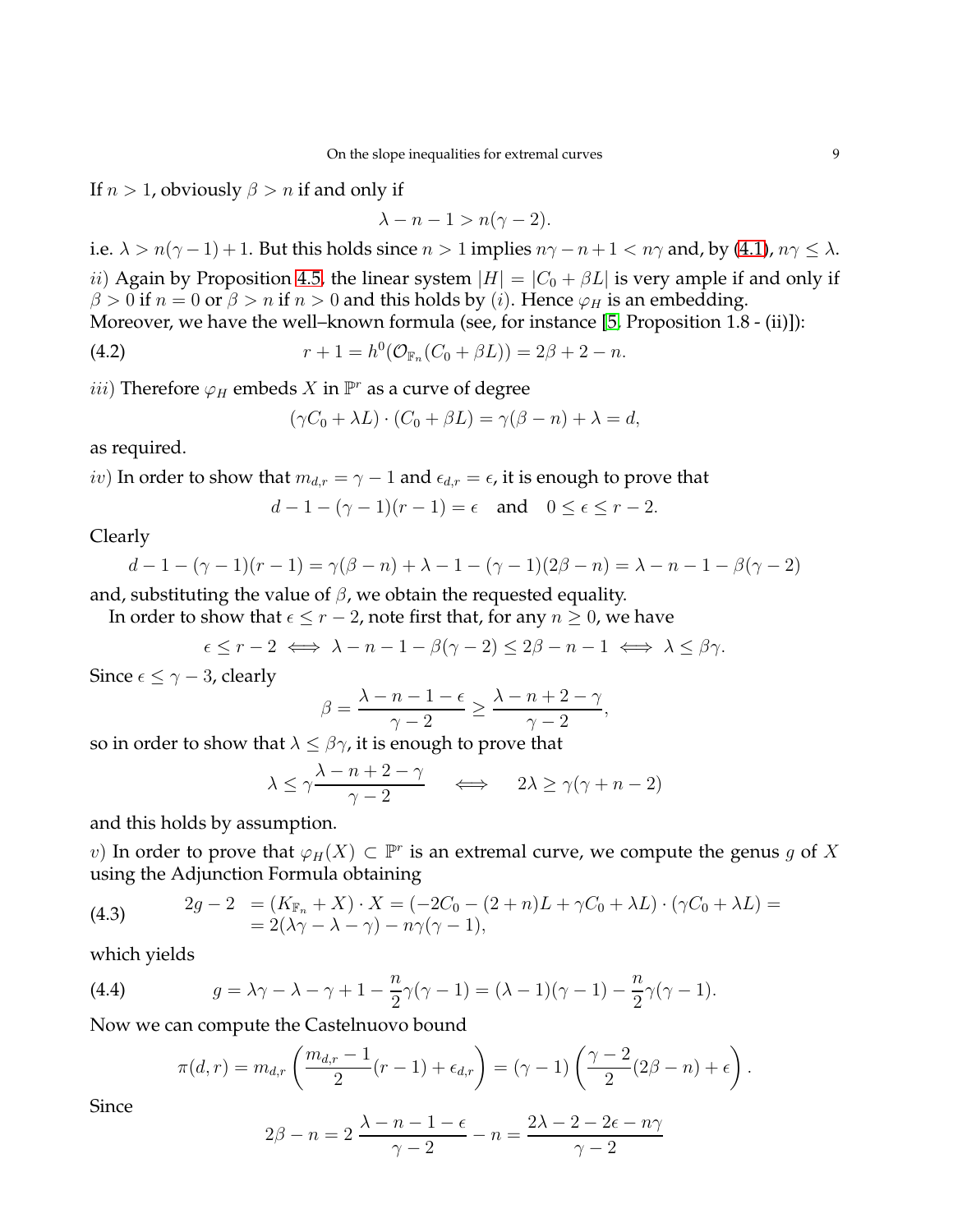we obtain

$$
\pi(d,r) = (\gamma - 1) \left( \frac{1}{2} (2\lambda - 2 - 2\epsilon - n\gamma) + \epsilon \right) = (\gamma - 1) (\lambda - 1 - \epsilon - n\gamma/2 + \epsilon)
$$

and, finally,

$$
\pi(d, r) = (\gamma - 1)(\lambda - 1 - n\gamma/2) = (\gamma - 1)(\lambda - 1) - \frac{n}{2}\gamma(\gamma - 1).
$$

Comparing this formula with [\(4.4\)](#page-8-0), we see that  $\pi(d, r) = g$  and hence  $\varphi_H(X)$  is an extremal curve in  $\mathbb{P}^r$ . The contract of the contract of the contract of  $\Box$ 

**Remark 4.7.** By the irreducibility of X, we have  $\lambda \ge \gamma n$  from Proposition [4.5.](#page-6-0) As a consequence, the additional assumption in Theorem [4.6](#page-7-0)

$$
\lambda \ge \frac{\gamma(\gamma + n - 2)}{2}.
$$

holds if  $n > \gamma - 2$ .

In the sequel we will need to relate the gonality of  $X$  with its *m*-ratio. Since Theorem [4.1](#page-5-1) claims that the extremal curves, not isomorphic to plane curves, lie on a rational normal ruled surface, we here recall the following result of Martens (see [\[14\]](#page-20-2)) which describes such a relationship in the wider case of curves on ruled surfaces (see Definition [2.7\)](#page-3-2).

<span id="page-9-0"></span>**Theorem 4.8.** Let X be a reduced and irreducible curve on a Hirzebruch surface  $\mathbb{F}_n$  and assume that X is not a fibre. Then the gonality of X is computed by a ruling of the surface, unless  $n = 1$  and  $X \sim \alpha(C_0 + L)$  for some  $\alpha \geq 2$ , in which case X is isomorphic to a plane curve of degree  $\alpha$  and its *gonality is*  $\alpha - 1$ *.* 

**Remark 4.9.** The exceptional case in Theorem [4.8](#page-9-0) concerns curves of the type

$$
X \sim \alpha (C_0 + L)
$$

on  $\mathbb{F}_1$ . We observe that such a situation never occurs in the framework of extremal curves of type (ii) and (iii) in Theorem 4.1.

Note first that for a rational ruled surface  $R \subset \mathbb{P}^r$  of degree  $r-1$  the hyperplane divisor *H* satisfies  $H \sim C_0 + \frac{r-1-C_0^2}{2}L$  by Remark [2.6.](#page-3-3) Hence  $R \cong \mathbb{F}_1$  if and only if

$$
H \sim C_0 + \frac{r}{2}L.
$$

It follows that, in case (ii), we have

$$
X \sim mH + L = mC_0 + \left(\frac{mr}{2} + 1\right)L
$$

and, so,  $X \sim \alpha C_0 + \alpha L$  if and only if  $\alpha = m = \frac{2}{2 \pi}$  $\frac{2}{2-r}$ , which is not possible for  $r \geq 2$ . In case (iii) we have

$$
X \sim (m+1)H - (r-2 - \epsilon)L = (m+1)C_0 + \left(\frac{(m+1)r}{2} - r + 2 + \epsilon\right)L.
$$

hence  $X \sim \alpha C_0 + \alpha L$  if and only if  $\alpha = m + 1$  and

$$
m + 1 = \frac{(m+1)r}{2} - r + 2 + \epsilon \implies \epsilon = (2 - r)(m - 1)/2.
$$

10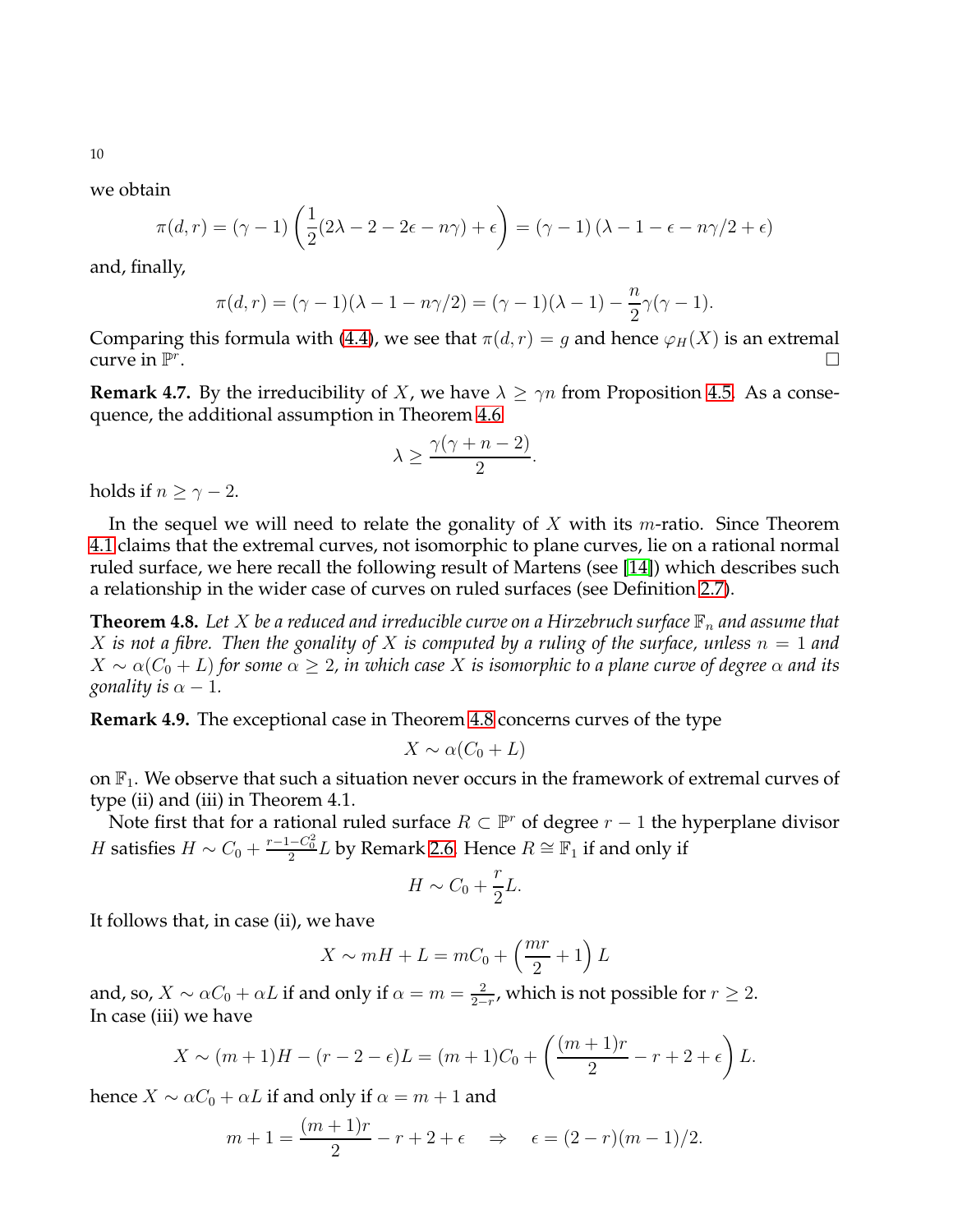But  $\epsilon \geq 0$  so we get a contradiction for  $r \geq 3$ .

The two results recalled above (Theorems [4.1](#page-5-1) and [4.8\)](#page-9-0) lead to the following consequence, whose formulas immediately come from [\(2.1\)](#page-3-0) and [\(2.3\)](#page-3-4).

<span id="page-10-1"></span>**Corollary 4.10.** Let X be a  $\gamma$ -gonal extremal curve in  $\mathbb{P}^r$  (where  $r \geq 3$ ) of degree d, genus g and m*-ratio* m*. If* X *is not isomorphic to a plane curve, then there exists a rational normal ruled surface* R such that  $X \subset R \subset \mathbb{P}^r$  and, setting  $Pic(R) = \mathbb{Z}[H] \oplus \mathbb{Z}[L]$ , either:

<span id="page-10-5"></span><span id="page-10-4"></span><span id="page-10-2"></span>.

*i*) *if*  $X \in |mH + L|$  *on* R *then*  $\epsilon = 0$  *and*  $m = \gamma$ . Consequently,

$$
(4.5) \t\t d = \gamma(r-1)+1
$$

$$
(4.6) \qquad \qquad g = \frac{\gamma(\gamma - 1)(r - 1)}{2}
$$

ii) *if*  $X \in [(m+1)H - (r - \epsilon - 2)L]$  *on* R *then*  $m = \gamma - 1$ *. Consequently,* (4.7)  $d = (\alpha - 1)(r - 1) + \epsilon + 1$ 

(4.7) 
$$
a = (\gamma - 1)(r - 1) + \epsilon + 1
$$

(4.8) 
$$
g = (\gamma - 1) \left[ \frac{\gamma - 2}{2} (r - 1) + \epsilon \right];
$$

In particular, the gonal series  $g_\gamma^1$  on  $X$  comes from the restriction of the fibration  $\pi:R\to\mathbb{P}^1$  given *by the ruling.*

**Remark 4.11.** Assume  $\gamma \ge 4$  in Corollary [4.10](#page-10-1) and consider the case (ii):  $m = \gamma - 1$ . If  $\epsilon = 0$  and  $d > 3r - 1$  then, from [\(4.7\)](#page-10-2), we have

 $d = (\gamma - 1)(r - 1) + 1 \geq 3r - 1 \implies (\gamma - 4)r \geq \gamma - 3 \implies \gamma \geq 5.$ 

We shall need the following result (see [\[12,](#page-20-1) Theorem 4.13 ]).

<span id="page-10-3"></span>**Theorem 4.12.** Let *X* be an extremal curve of degree  $d \geq 3r - 1$  in  $\mathbb{P}^r$ . Then  $d_{r-1} = d - 1$  and *X does not satisfy all slope inequalities.*

Now we can state the main result of this section, which gives a negative answer to the question posed by Kato and Martens in [\[11\]](#page-19-3), i.e. if the r-th slope inequality is violated for extremal curves in  $\mathbb{P}^r$  for any  $r \geq 4$ .

<span id="page-10-0"></span>**Theorem 4.13.** Let X be a  $\gamma$ -gonal extremal curve of degree  $d \geq 3r - 1$  in  $\mathbb{P}^r$  ( $r \geq 3$ ) where  $\gamma \geq 4$ . *Then*  $d_r = d$ .

*If, in addition,* X *is not isomorphic to a plane curve, then* X *satisfies the following conditions:*

i)  $d_{r+1} \leq d + \gamma - 1$ *;* 

*or*

- ii) *by assuming one of the following sets of hypotheses:*
	- (a) *either*  $\epsilon = 0$ *, m* =  $\gamma$  *and*  $r \geq \gamma 1$ *,*
	- (b) *or*  $\epsilon \geq \gamma 2$ ,

*then the* r*-th slope inequality holds, i.e.*

$$
\frac{d_r}{r} \ge \frac{d_{r+1}}{r+1}.
$$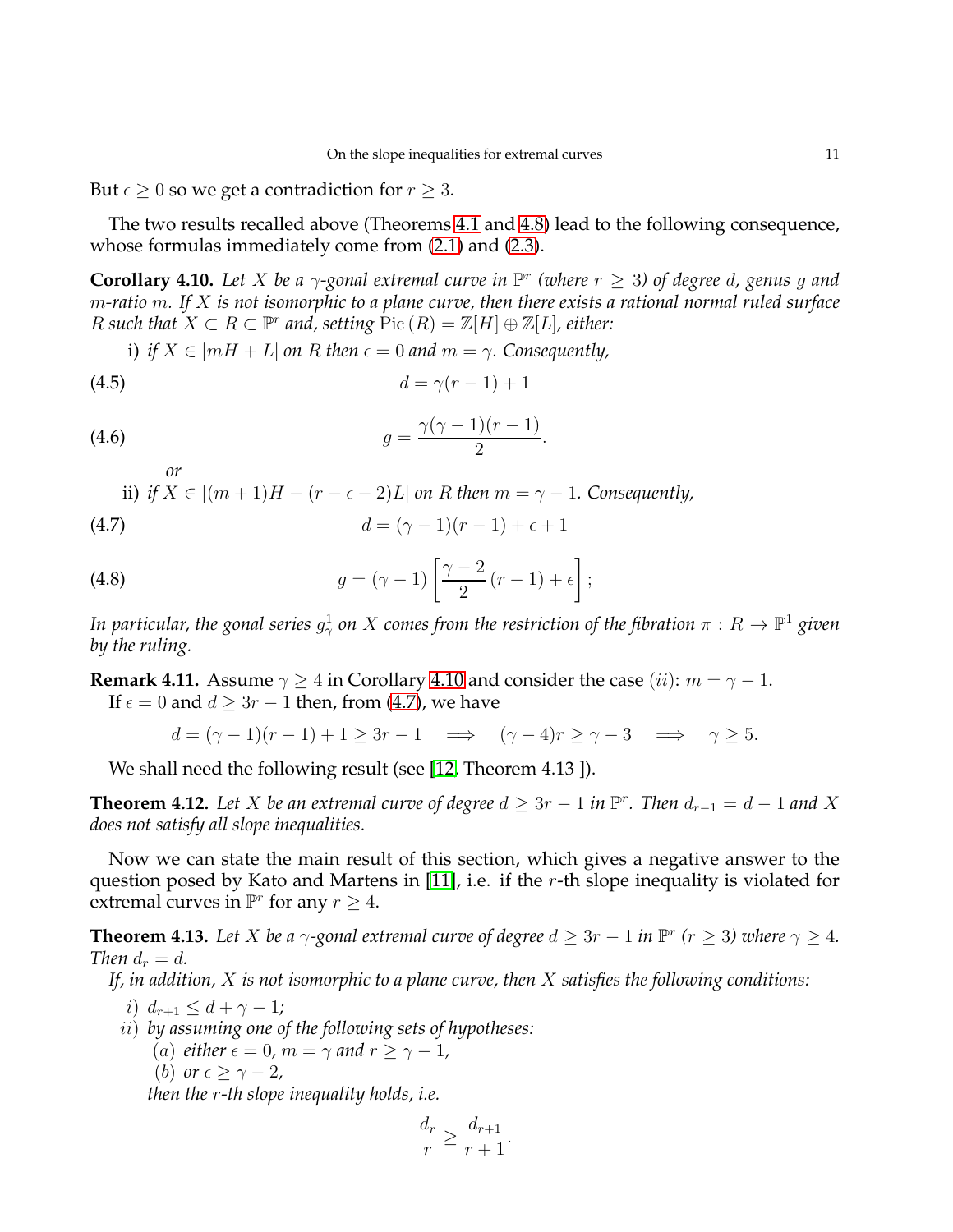*Proof.* From Theorem [4.12,](#page-10-3) we obtain  $d_{r-1} = d-1$ . Since  $d_r > d_{r-1} = d-1$ , we get that  $d_r \geq d$ . On the other hand X possesses a  $g_d^r$  by assumption, so  $d_r \leq d$ , hence the first statement is proved.

(*i*) Since *X* ⊂  $\mathbb{P}^r$  is a curve of degree *d*, denoting by |*H*| the hyperplane linear system in  $\mathbb{P}^r$ , the induced linear system  $|H_X|$  on  $X$  is a linear series  $g_d^r$ .

From Corollary [4.10,](#page-10-1) X is a  $\gamma$ -secant curve on a rational ruled surface R and the gonal series  $g^1_\gamma$  on X comes from the restriction of  $\pi: R \to \mathbb{P}^1$ . So, for any  $P \in X$ , we set  $\Gamma_P$  to be the gonal divisor contining *P*, i.e.  $\Gamma_P = \pi^{-1}(\pi(P)) \cap X$ .

Also observe that the general hyperplane  $H$  cuts on  $R$  an irreducible unisecant curve, say  $U_H$ . In particular, the general hyperplane H does not contain any line of the ruling. Therefore for a general  $H_X \in g_d^r$  and for any  $P \in H_X$ , we have

$$
H_X \cap \Gamma_P = H \cap X \cap \Gamma_P = (H \cap R) \cap X \cap \Gamma_P = U_H \cap X \cap \Gamma_P = \{P\}.
$$

Setting  $\Gamma_P = P + Q_1 + \cdots + Q_{\gamma-1}$ , let us consider the divisor obtained by adding to  $H_X$  the  $\gamma$  − 1 further points of the gonal divisor, i.e.  $D = H_X + Q_1 + \cdots + Q_{\gamma-1}$ ; we have

$$
\deg D = \deg H_X + \gamma - 1 = d + \gamma - 1.
$$

Now let us consider the canonical model  $X_K \subset \mathbb{P}^{g-1}$ ; here we can apply the Geometric Riemann-Roch Theorem to all the divisors  $\Gamma_P$ ,  $H_X$  and D. First we obtain

$$
\dim \langle \Gamma_P \rangle = \deg \Gamma_P - h^0(\mathcal{O}(\Gamma_P)) = \gamma - 2
$$

and

$$
\dim \langle H_X \rangle = \deg H_X - h^0(\mathcal{O}(H_X)) = d - r - 1.
$$

Consequently, since the intersection  $\langle \Gamma_P \rangle \cap \langle H_X \rangle$  contains P, we have

$$
\dim \langle D \rangle \le \dim \langle H_X \rangle + \gamma - 2 = d - r + \gamma - 3.
$$

Hence, again from the Geometric Riemann-Roch Theorem, we get that

$$
t + 1 := h^{0}(\mathcal{O}(D)) = \deg D - \dim \langle D \rangle \ge d + \gamma - 1 - (d - r + \gamma - 3) = r + 2.
$$

Therefore there exists an integer  $t \geq r+1$  such that  $|D|$  is of the form  $g_{d+\gamma-1}^t$ . This implies that  $d_t \leq d + \gamma - 1$ . From Lemma [3.2,](#page-4-3) we finally obtain that  $d_{r+1} \leq d_t \leq d + \gamma - 1$ .

(*ii*) From the fact that  $d_r = d$  and (*i*), it is enough to show that

<span id="page-11-0"></span>
$$
\frac{d}{r} \ge \frac{d+\gamma-1}{r+1},
$$

or, equivalently,

(4.9)  $d \ge r(\gamma - 1).$ 

(a) Assume 
$$
\epsilon = 0
$$
,  $m = \gamma$  and  $r + 1 \ge \gamma$ . Then, using (4.5),

$$
d = \gamma(r - 1) + 1 = r\gamma - \gamma + 1 \ge r\gamma - (r + 1) + 1 = r(\gamma - 1)
$$

i.e. [\(4.9\)](#page-11-0), as required.

(*b*) Assume 
$$
\epsilon \ge \gamma - 2 \ge 1
$$
. Then we express the degree using (4.7), obtaining  
\n
$$
d = (\gamma - 1)(r - 1) + \epsilon + 1 \ge (\gamma - 1)(r - 1) + \gamma - 1 = r(\gamma - 1)
$$

so we get  $(4.9)$ , as required.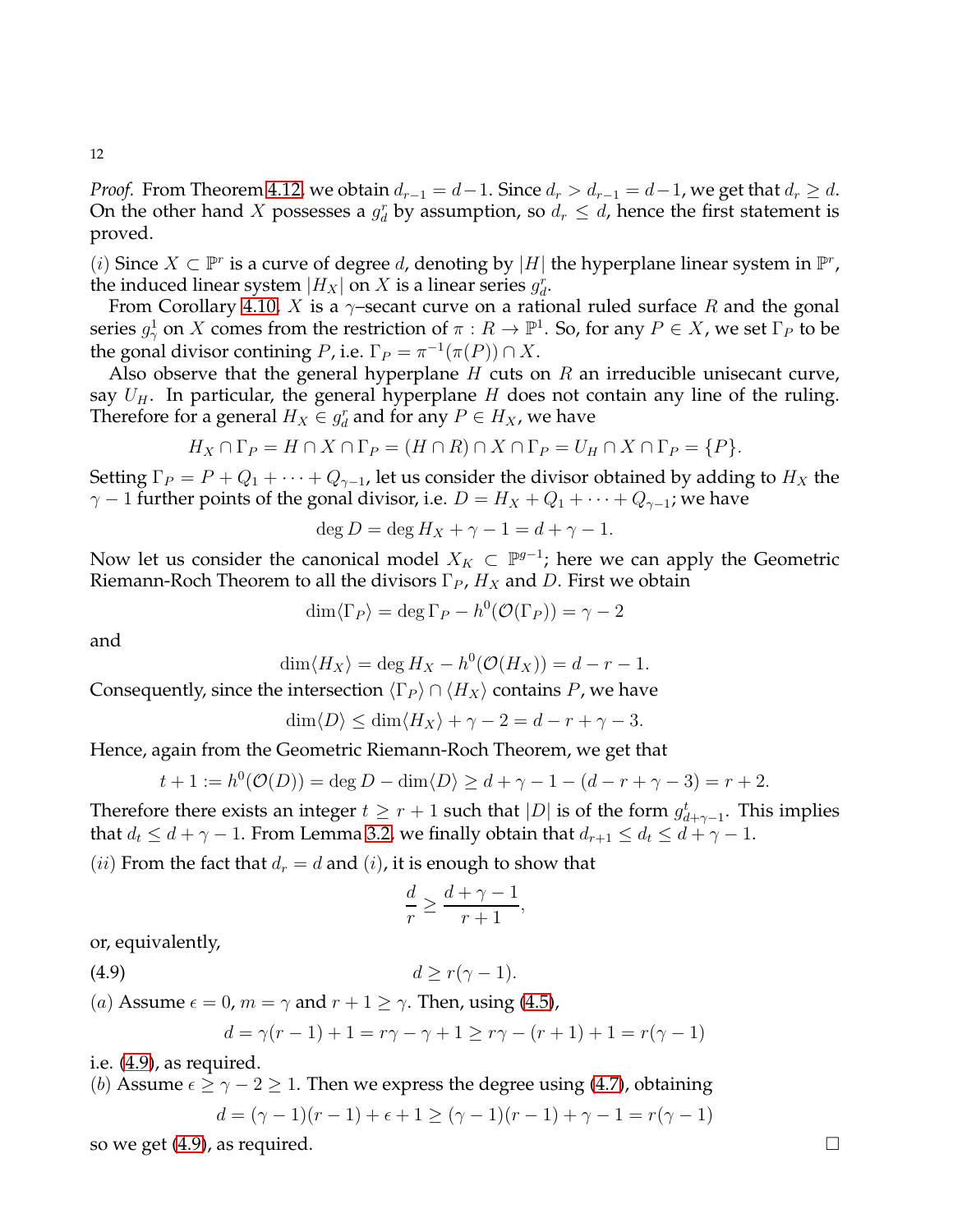Let us observe that the condition that  $X$  is not isomorphic to a plane curve is necessary since, otherwise, the inequality  $(i)$  does not hold (see Remark [4.3\)](#page-5-3) and, even assuming  $(b)$ , the  $r$ -th slope inequality fails.

<span id="page-12-0"></span>**Corollary 4.14.** Let *X* be a  $\gamma$ -gonal extremal curve in  $\mathbb{P}^r$ , where  $\gamma \geq 4$ . If the degree d satisfies

<span id="page-12-1"></span>(4.10) 
$$
r(\gamma - 1) \leq d \leq \gamma(r - 1) + 1
$$

*then the* r*-th slope inequality holds.*

*Proof.* Let us note first that, under the assumption [\(4.10\)](#page-12-1), the curve X cannot be isomorphic to a plane curve. If so, by Theorem [4.1,](#page-5-1) (i), we would have  $r = 5$ ,  $d = 2k$  and  $\gamma = k - 1$  by Max Noether Theorem, contradicting [\(4.10\)](#page-12-1).

Now observe that the assumption implies

$$
r(\gamma - 1) \le \gamma(r - 1) + 1 \quad \Rightarrow \quad r \ge \gamma - 1.
$$

Since X is an extremal curve and X is not isomorphic to a plane curve, by Corollary [4.10,](#page-10-1) we have two possible cases.

In the first one,  $m = \gamma$ ,  $\epsilon = 0$  and  $d = \gamma(r - 1) + 1$  from [\(4.5\)](#page-10-4). Since  $r \ge \gamma - 1$ , by Theorem [4.13](#page-10-0) we obtain that the  $r$ -th slope inequality holds.

In the second case,  $m = \gamma - 1$  and  $d = (\gamma - 1)(r - 1) + \epsilon + 1$  from [\(4.7\)](#page-10-2). The assumption [\(4.10\)](#page-12-1) yields

$$
(\gamma - 1)(r - 1) + \epsilon + 1 \ge r(\gamma - 1) \quad \Rightarrow \quad \epsilon \ge \gamma - 2.
$$

Again by Theorem [4.13,](#page-10-0) we obtain that the r-th slope inequality holds.  $\Box$ 

The study above and, in particular, Corollary [4.14,](#page-12-0) can be summarized in the following table where we shall consider only curves which are not isomorphic to plane curves.

The first column concerns the increasing degree and the last one the r-th slope inequality. In particular, the case  $d = 2r$ , here omitted, has been described in Remark [4.2.](#page-5-2)

The first four lines of the table will be considered in detail in the next section.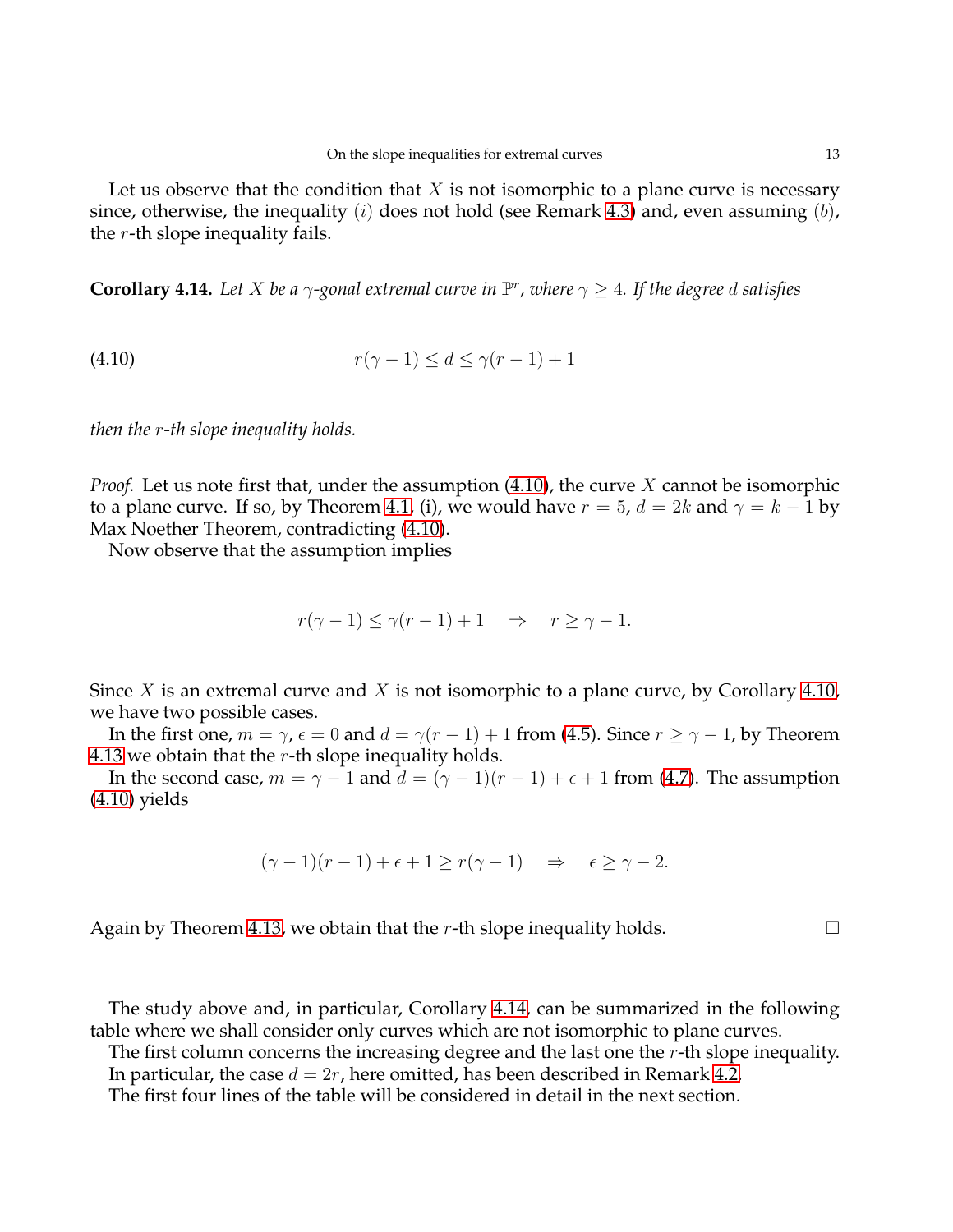| d                                  | $\gamma$       | m               | $\epsilon$                 | $r$ -th slope  |
|------------------------------------|----------------|-----------------|----------------------------|----------------|
| $2r+1 \leq d \leq 3r-3$            | 3              | $\overline{2}$  | $2 \leq \epsilon \leq r-2$ | yes (trigonal) |
| $3r-2$                             | 3              | $\overline{3}$  |                            | yes (trigonal) |
| $3r-2$                             | 4              | 3               | 0                          | $\star$        |
| $3r-1$                             | $\overline{4}$ | 3               |                            | no             |
| $3r \leq d \leq 4r-4$              | 4              | 3               | $2 \leq \epsilon \leq r-2$ | yes            |
| $4r-3$                             | 4              | 4               |                            | yes            |
| $4r-3$                             | 5              | 4               | 0                          |                |
| $4r-2$                             | 5              | $\overline{4}$  |                            |                |
| $4r-1$                             | 5              | $\overline{4}$  | 2                          |                |
| $\overline{4r} \leq d \leq 5r-5$   | 5              | $\overline{4}$  | $2 \leq \epsilon \leq r-2$ | yes            |
| $5r-4$                             | 5              | 5               |                            | yes            |
| $5r-4$                             | 6              | 5               | 0                          |                |
| $5r-3$                             | 6              | 5               | 1                          |                |
| $5r-2$                             | 6              | 5               | 2                          |                |
| $5r-1$                             | 6              | 5               | 3                          |                |
| $\overline{5r} \leq d \leq 6r - 6$ | 6              | $5\overline{)}$ | $2 \leq \epsilon \leq r-2$ | yes            |
| $6r-5$                             | 6              | 6               |                            | yes            |
|                                    | .              |                 |                            |                |

| Table |  |  |
|-------|--|--|
|       |  |  |

#### 5. VIOLATING CASES

<span id="page-13-0"></span>This section concerns the first four lines of the Table 1. More precisely, extremal curves of degree in the initial range are forced to have certain gonality (see Proposition [5.1\)](#page-13-1). Moreover, the r-th slope inequality is violated by extremal curves of degree  $d = 3r - 1$  (see Proposition [5.2\)](#page-14-0). Finally, we will treat the case of curves of degree  $d = 3r - 2$  in Proposition [5.5](#page-14-1) and Theorem [5.6.](#page-15-0)

<span id="page-13-1"></span>**Proposition 5.1.** Let  $X \subset \mathbb{P}^r$  (where  $r \geq 3$ ) be an extremal curve of degree d and genus g, not *isomorphic to a plane curve and such that*

$$
2r + 1 \le d \le 3r - 1.
$$

*Then:*

*i)* if  $2r + 1 \le d \le 3r - 3$  *then X is trigonal*  $(m = 2, \epsilon \ge 2)$ *; ii)* if  $d = 3r - 2$  *then X is either trigonal or fourgonal (where*  $m = 3$ ,  $\epsilon = 0$ ); *iii)* if  $d = 3r - 1$  *then* X *is fourgonal (where*  $m = 3$ ,  $\epsilon = 1$ *).* 

*Proof.* Let us recall that  $d = m(r - 1) + \epsilon + 1$  where  $m = [(d - 1)/(r - 1)]$ .  $(i)$  In this case

$$
\frac{d-1}{r-1} \le \frac{3r-4}{r-1} < 3
$$

hence  $m = 2$ . So  $d = 2(r - 1) + \epsilon + 1$  and the bound  $d \geq 2r + 1$  implies  $\epsilon \geq 2$ . Therefore we are in the case of Corollary [4.10](#page-10-1) - (ii), hence  $X$  admits a  $g_3^1$ , i.e. it is a trigonal curve.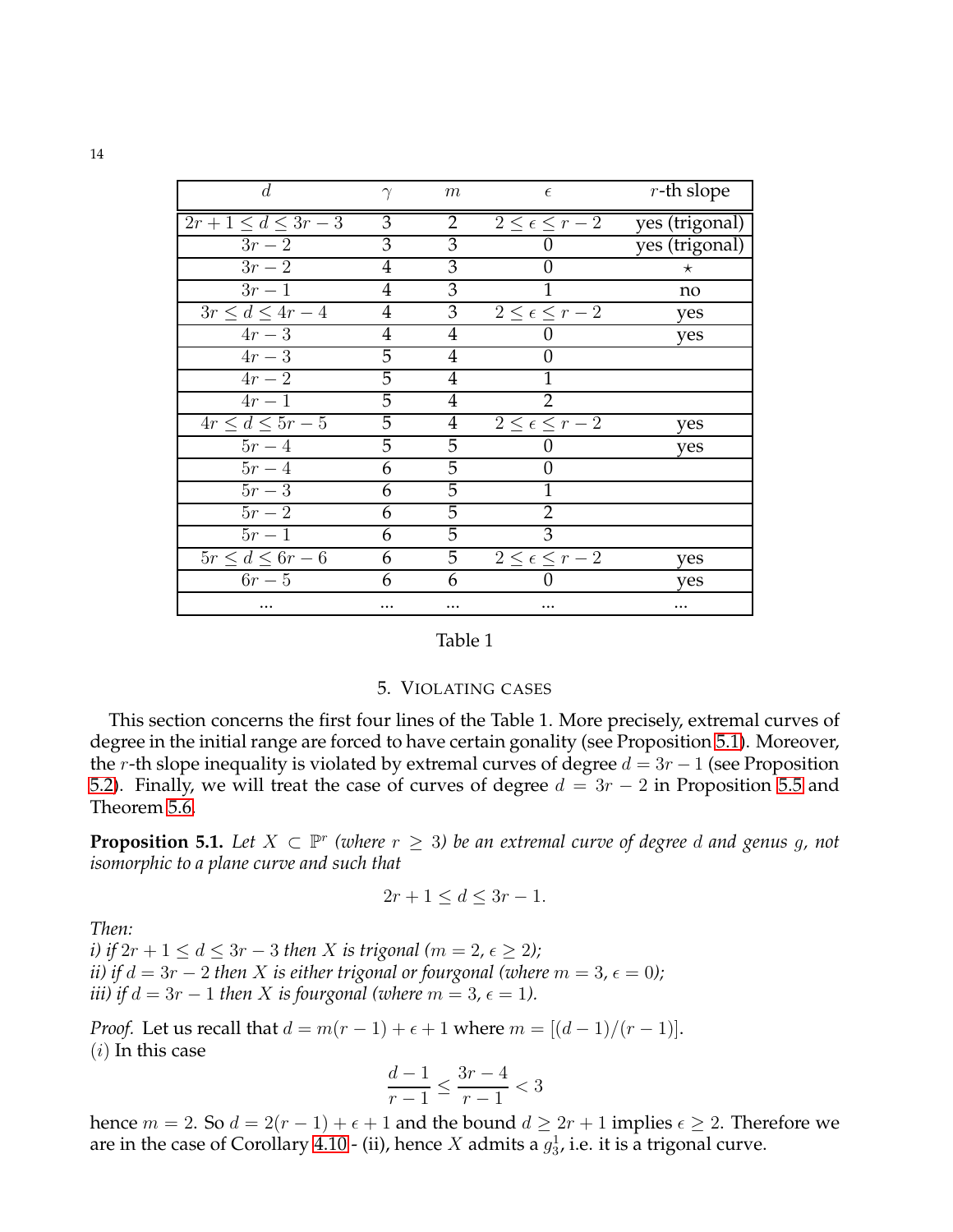$(ii)$  In this case

$$
\frac{d-1}{r-1} = \frac{3r-3}{r-1} = 3
$$

hence  $m = 3$ . Therefore  $d = 3(r - 1) + \epsilon + 1 = 3r - 2$  and, so,  $\epsilon = 0$ . By Corollary [4.10](#page-10-1) there are two possibilities: in case (*i*) we have  $\gamma = m = 3$  so the curve X is trigonal. Otherwise, in case (ii) of Corollary [4.10,](#page-10-1) we have that  $\gamma = m + 1 = 4$  so X is fourgonal.  $(iii)$  In this case

$$
\frac{d-1}{r-1} = \frac{3r-2}{r-1}
$$

hence  $m = 3$ . Therefore  $d = 3(r - 1) + \epsilon + 1 = 3r - 1$  and, so,  $\epsilon = 1$ . So the situation is described by Corollary [4.10](#page-10-1) - (ii) and, in particular,  $X$  possesses a  $g_4^1$ . — Процессиональные продаже продаже на продаже продавать на продаже продавать на продаже на продаже на продаж<br>В продаже продаже продаже продаже продаже продаже продаже продаже продаже продаже продаже продаже продаже прод

Concerning the slope inequalities, the cases described above behave as follows: as far as X is trigonal, all the slope inequalities are fulfilled (see Remark [3.8\)](#page-5-4). The case  $d = 3r - 1$  is described by Lange–Martens (see [\[12,](#page-20-1) Corollary 4.6]) as follows.

<span id="page-14-0"></span>**Proposition 5.2.** For any  $r \geq 2$  and any extremal curve X of degree  $d = 3r - 1$  in  $\mathbb{P}^r$ , we have

$$
\frac{d_r}{r} < \frac{d_{r+1}}{r+1}.
$$

Finally, the case  $d = 3r - 2$  is studied in the next Theorem [5.6.](#page-15-0) Its proof will involve the following two results (see, respectively, [\[12,](#page-20-1) Proposition 4.10 and Lemma 4.8]).

<span id="page-14-2"></span>**Proposition 5.3.** Let  $g^s_\delta$  be a very ample linear series on X with  $\delta \geq 3s - 1$  and  $\epsilon_{\delta,s} \neq 0$ . If  $g > \pi(\delta, s) - m + 2$ , then  $2\delta \leq g + 3s - 2$ .

<span id="page-14-3"></span>**Lemma 5.4.** Let *X* be a curve admitting a  $g^s_\delta$  with  $\delta \geq 2s - 1 \geq 3$  such that

*i*)  $d_{s-1} = \delta - 1$ *, and ii*)  $2\delta \leq g + 3s - 2$ *.* 

Then  $d_s=\delta$  and the linear series  $g^s_\delta$  is complete and very ample. Moreover, if  $g^{s'}_{\delta'}$  $\delta'_{\delta'} = |K_X - g^s_{\delta}|$  (hence  $\delta' = 2g - 2 - \delta$  and  $s' = g - 1 - \delta + s$ ), we have  $s' \geq s$ ,  $d_{s'+1} \geq \delta' + 3$  and, so,

$$
\frac{d_{s'}}{s'} < \frac{d_{s'+1}}{s'+1}.
$$

By Proposition [5.1](#page-13-1) extremal curves in  $\mathbb{P}^r$  of degree  $d = 3r - 2$  can be either trigonal or fourgonal. Since we know that trigonal curves satisfy all slope inequalities, we shall focus the fourgonal case. We shall see that for  $r = 4$  extremal curves of degree  $3r - 2 = 10$  satisfy all slope inequalities, while for  $r \geq 5$ , such curves violate the r-th slope inequality.

<span id="page-14-1"></span>**Proposition 5.5.** Let  $X \subset \mathbb{P}^4$  be a fourgonal extremal curve of degree 10. Then X satisfies all slope *inequalities.*

*Proof.* Since X is extremal, we have  $q(X) = \pi(10, 4) = 9$ . The curves of genus  $q \le 13$  violating some slope inequality have been classified in [\[11,](#page-19-3) Theorem 3.5 (i)]. In particular, in genus  $g = 9$  the only examples are the extremal curves of degree 8 in  $\mathbb{P}^3$ . The gonality sequence of such curves has been determined in [\[12,](#page-20-1) Example 4.7], and in particular it satisfies  $d_4 = 11$ . But in our case X possesses a  $g_{10}^4$ , so  $d_4 \leq 10$ . It follows that no slope inequality is violated.  $\Box$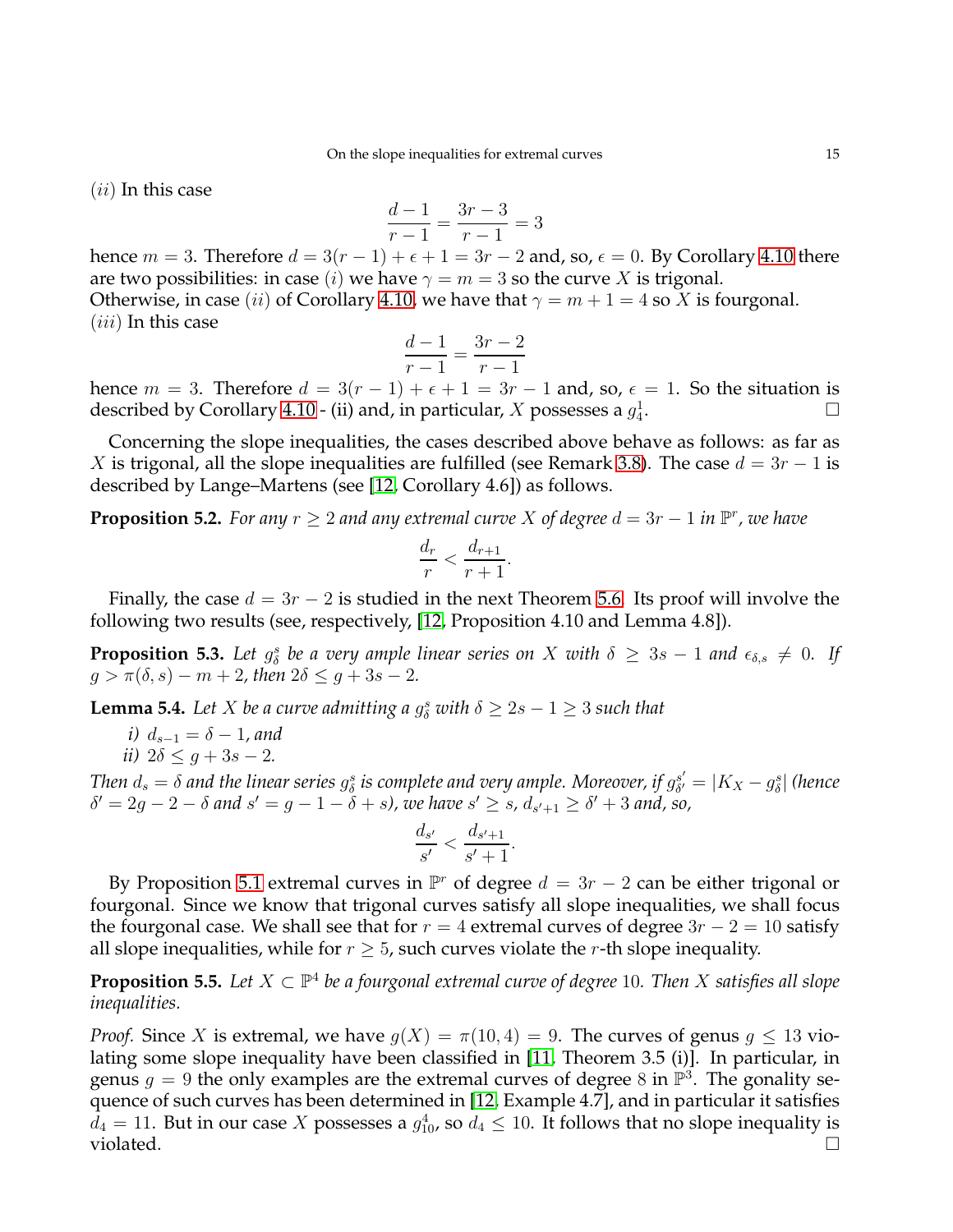16

Now we turn to the case  $r \geq 5$ .

<span id="page-15-0"></span>**Theorem 5.6.** Let  $X \subset \mathbb{P}^r$  with  $r \geq 5$  be a fourgonal extremal curve of degree  $d = 3r - 2$ . Then  $d_{r+1} = 3r + 1.$ 

*In particular,* X *violates the* r*-th slope inequality:*

$$
\frac{d_r}{r} < \frac{d_{r+1}}{r+1}.
$$

*Proof.* We note, first, that X is not isomorphic to a plane curve; indeed, in this case we would have  $r = 5$  and  $d = 3r - 2 = 13$ , while such curves lie on the Veronese surface and hence their degree is even.

Therefore X lies on a rational normal surface. As observed in Proposition [5.1,](#page-13-1)  $m_{dx} = 3$ ,  $\epsilon_{d,r} = 0$ . Therefore by Theorem [4.1](#page-5-1) and Corollary [4.10,](#page-10-1) the class of X on a ruled surface  $R \subset \mathbb{P}^r$  (of degree  $r-1$ ) is given by

$$
(5.1) \t\t X \sim 4H - (r-2)L
$$

and the genus g of X turns out to be

(5.2) 
$$
g = \pi(3r - 2, r) = 3(r - 1).
$$

It is not difficult to verify that the proof of Theorem  $4.13-(i)$  applies also to our case, and since  $\gamma = 4$ , we have

$$
d_{r+1} \le d+3 = 3r+1.
$$

To prove that  $d_{r+1} \geq 3r + 1$  for  $r \geq 5$ , we claim that  $X$  admits also an embedding in  $\mathbb{P}^{r-2}$  as an extremal curve. Keeping the notation of Remark [2.6,](#page-3-3) if  $H \sim C_0 + \beta L$ , then it is straightforward to see that  $\beta \geq -C_0^2$  and the equality holds if and only if  $R$  is a cone (see, for instance, [\[15,](#page-20-3) Theorem 2.5 and Remark  $(b)$ ]).

Since  $X$  is irreducible we necessarily have

$$
0 \le X \cdot C_0 = (4C_0 + (4\beta - r + 2)L) \cdot C_0 = 4C_0^2 + 4\beta - r + 2,
$$

so that

<span id="page-15-1"></span>
$$
\beta \ge -C_0^2 + \frac{r-2}{4} > -C_0^2,
$$

hence

(5.3) 
$$
\beta \ge -C_0^2 + 1,
$$

in particular R is not a cone. Therefore we can consider the projection of R from a line L of its ruling. Hence consider the divisor  $H' := H - L$  on R; taking into account [\(5.3\)](#page-15-1) we see that the linear system  $|H'|$  maps  $R$  in  $\mathbb{P}^{r-2}$  as a degree  $r-3$  rational normal surface or a degree  $r-3$  rational normal cone (see, for instance, [\[15,](#page-20-3) Theorem 2.5 and Remark (b)]). Under such a morphism the image of  $X$  has degree

$$
X \cdot H' = (4H - (r - 2)L) \cdot (H - L) = 4H^2 - (r - 2) - 4 = 4(r - 1) - r - 2 = 3r - 6.
$$
  
As  $m_{3r-6,r-2} = \left[\frac{3r-7}{r-3}\right] = 3$  and  $\epsilon_{3r-6,r-2} = 2$ , the maximal genus is in this case  
 $\pi(3r - 6, r - 2) = 3((r - 3) + 2) = 3(r - 1) = g(X),$ 

which proves the claim.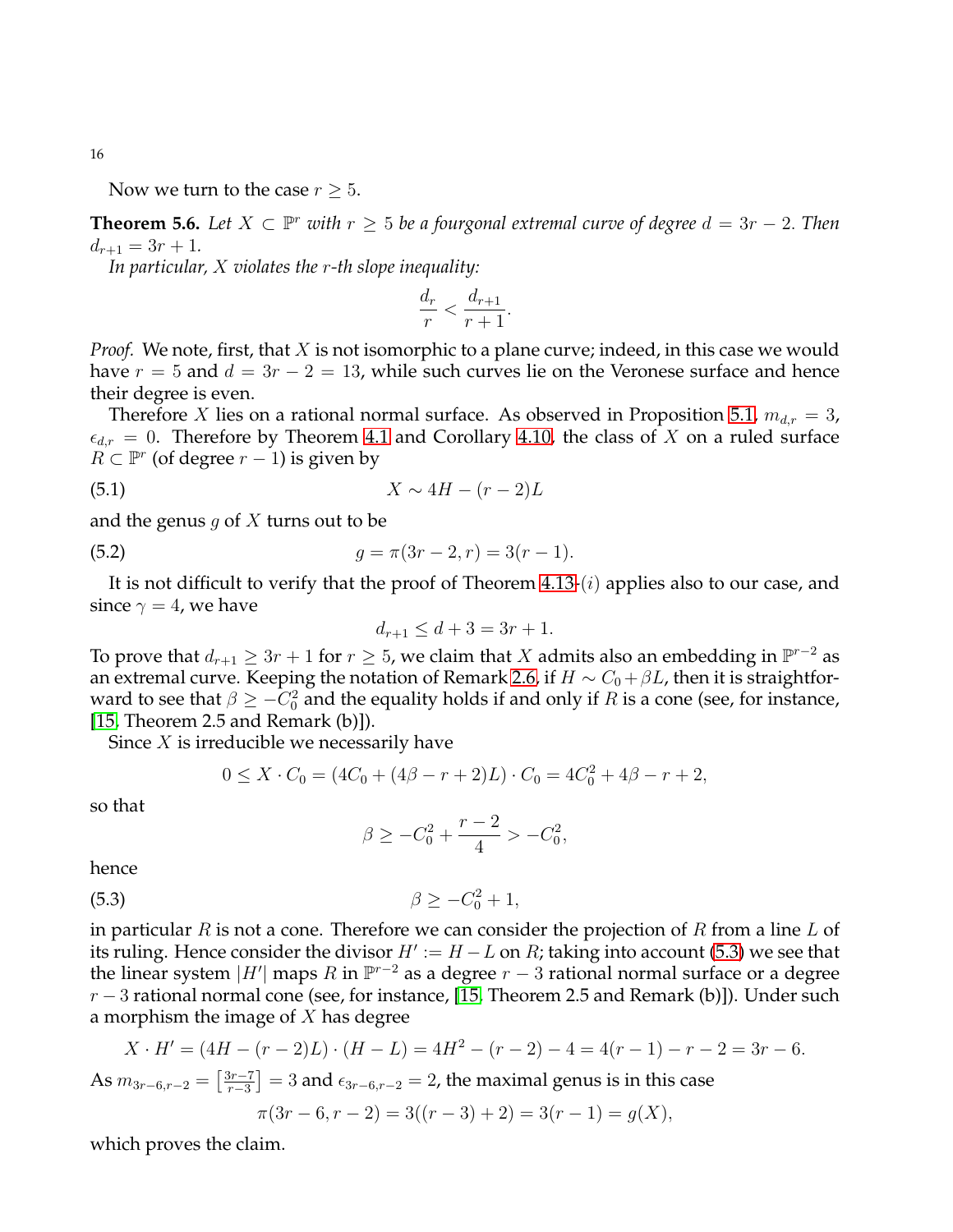The above construction provides a divisor  $H' \in g_{\delta}^s := g_{d-4}^{r-2}$  $_{d-4}^{r-2}$ , so we can consider the birational morphism

$$
\varphi_{H'}:\ X\to Y:=\varphi_{H'}(X)\subset\mathbb{P}^s
$$

where *Y* is an extremal curve of genus  $g = g(X) = 3r - 3$ ,

$$
deg(Y) = \delta = d - 4 = 3r - 6
$$
 and  $s = r - 2$ .

Consequentely,  $Y \subset \mathbb{P}^s$  is smooth and  $g^s_\delta$  is very ample. Moreover, since  $r \geq 5$  then  $s \geq 3$ . Furthermore, since Y is an extremal curve,  $\delta \geq 3s - 1$  and  $\epsilon_{\delta,s} = 2$ , we can apply both Theorem [4.12](#page-10-3) and Proposition [5.3,](#page-14-2) obtaining, respectively, that  $d_{s-1} = \delta - 1$  and  $2\delta \leq g+3s-2$ . Therefore all the assumptions of Lemma [5.4](#page-14-3) are verified and from it we obtain that  $d_s = \delta$ and the Serre dual series  $g_{\delta'}^{s'}$  $\delta_\delta^{s'}=|K_X-g^s_\delta|$  of  $g^s_\delta$  satisfies the following relation

$$
d_{s'+1} \ge \delta' + 3,
$$

where

$$
\delta' = 2g - 2 - \delta = 2(3r - 3) - 2 - (3r - 6) = 3r - 2,
$$
  
\n
$$
s' = g - 1 - \delta + s = 3r - 3 - 1 - (3r - 6) + r - 2 = r.
$$

Therefore the above inequality gives

$$
d_{r+1} \ge 3r+1,
$$

as required.

Finally, since  $d_r \leq d$ , we have

$$
\frac{d_r}{r} \le \frac{d}{r} = \frac{3r-2}{r} < \frac{3r+1}{r+1} = \frac{d_{r+1}}{r+1}.
$$

#### 6. FOURGONAL EXTREMAL CURVES

<span id="page-16-0"></span>The setting of the current section is the following: X is a fourgonal extremal curve in  $\mathbb{P}^r$ (where  $r \geq 3$ ) of degree d, genus g and m-ratio m.

**Remark 6.1.** Concerning space curves (i.e. the case  $r = 3$ ), let us consider the assumptions (a) and (b) of Theorem [4.13-](#page-10-0)(*ii*). Since  $0 \le \epsilon \le r - 2 = 1$ , then the only possibility is case (a), where  $\epsilon = 0$  and  $m = \gamma \le r + 1 = 4$ . For this reason, regarding space curves, Theorem [4.13](#page-10-0) describes only the fourgonal case. More precisely, if  $X$  is a fourgonal extremal curve of degree  $d$  in  $\mathbb{P}^3$  then it satisfies the following conditions:

- (i)  $d_3 = d$ ;
- (ii)  $d_4 \leq d + 3$ .
- (iii) If, in addition, we assume  $\epsilon = 0$  and  $m = 4$ , then the 3rd slope inequality holds, i.e.

$$
\frac{d_3}{3} \ge \frac{d_4}{4}.
$$

Note that this situation is quite specific. Namely, formulas [\(4.5\)](#page-10-4) and [\(4.6\)](#page-10-5) give  $d = 9$  and  $g = 12$ . So, comparing this fact with [\(1.2\)](#page-1-0) (i.e. the violation of the third slope inequality), which holds for  $d \geq 10$ , we obtain that this bound on the degree given by Kato–Martens is sharp. Moreover, the above claims fit with the description of the gonal sequence given by the same authors in [\[11,](#page-19-3) Theorem 3.5].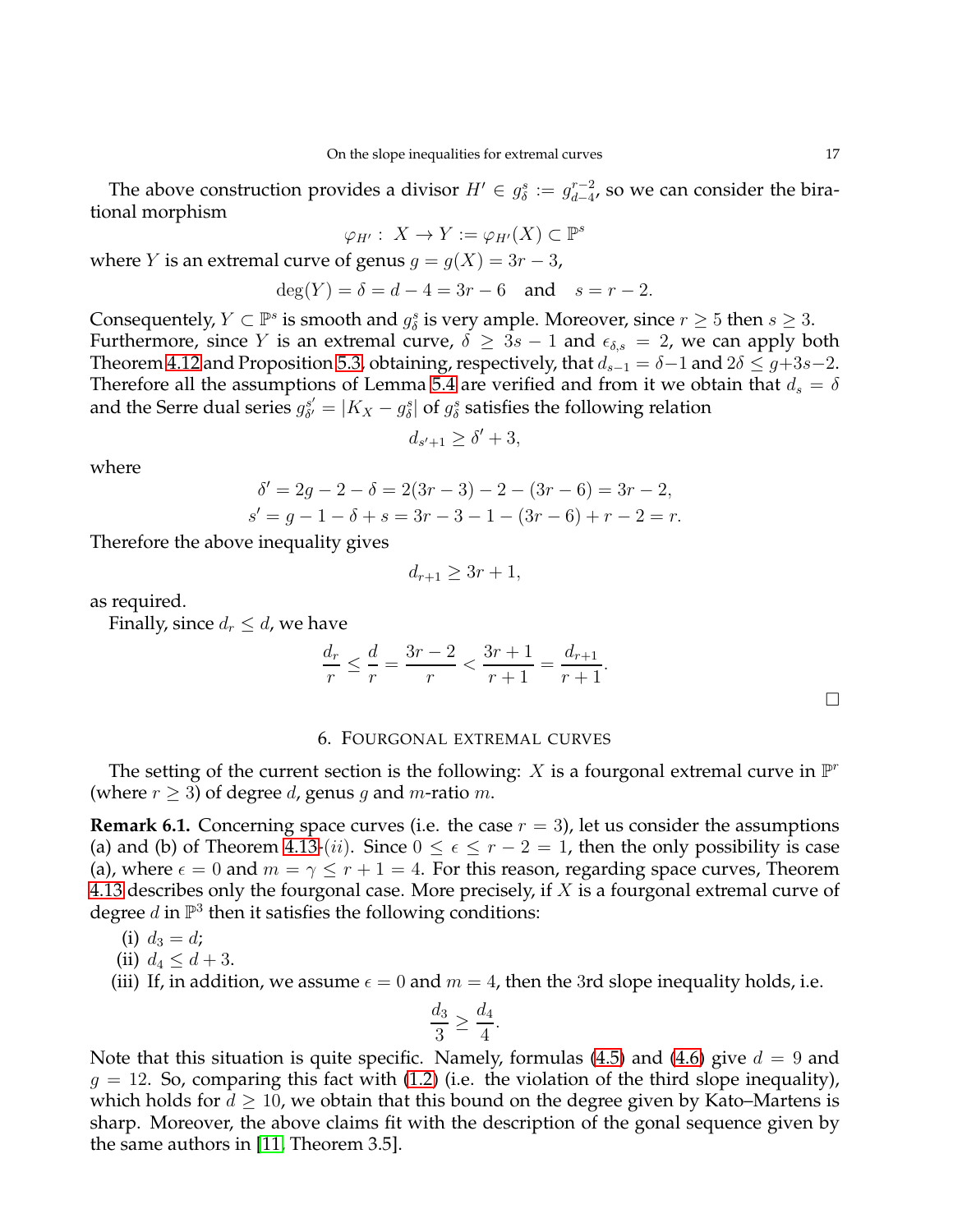It is easy to specialize the results of Section 4 to the following results in the fourgonal case.

<span id="page-17-3"></span>**Corollary 6.2.** Let *X* be a fourgonal extremal curve of degree  $d \geq 3r - 1$  in  $\mathbb{P}^r$ , where  $r \geq 3$ . Then X *satisfies the following conditions:*

- i)  $d_r = d$ ;
- ii)  $d_{r+1} \leq d+3$ .
- *iii*) If, in addition, we assume that  $d \geq 3r$ , then the r-th slope inequality holds, i.e.

$$
\frac{d_r}{r} \ge \frac{d_{r+1}}{r+1}.
$$

*Proof.* Note first that X cannot be isomorphic to a plane curve (otherwise we would have  $r = 5$  and  $d = 2k \ge 14$ , so its gonality would be  $k - 1 \ge 6$ ). Therefore we can apply Theorem [4.13](#page-10-0) and obtain (*i*) and (*ii*). Morever,  $d \geq 3r$  and  $\gamma = 4$  imply that  $\epsilon \neq 1$  (see Table 1). Hence either assumption  $(a)$  or  $(b)$  in Theorem [4.13](#page-10-0) hold.

Moreover, a stronger form of Corollary [4.14](#page-12-0) holds.

**Corollary 6.3.** Let X be an extremal curve of degree d in  $\mathbb{P}^r$ , where  $r \geq 3$ . Then the following *conditions are equivalent:*

- *i*) *the degree satisfies*  $3r \leq d \leq 4r 4$ *;*
- ii) X *is fourgonal and the* r*-th slope inequality holds.*

*Proof.* Immediate, from Table 1. □

As a consequence of the results of the previous sections, we are able to determine the gonal sequence of some extremal curve in a certain interval and to show that all the slope inequalities hold there. Indeed, on one hand, in Theorem [5.6](#page-15-0) we have seen that, by projecting an extremal curve lying in  $\mathbb{P}^r$  from a gonal divisor, we may obtain an extremal curve in  $\mathbb{P}^{r-2}.$ 

On the other hand, for an extremal curve in  $\mathbb{P}^r$ , the values of  $d_r$  and  $d_{r-1}$  are determined by Theorems [4.12](#page-10-3) and [4.13.](#page-10-0)

<span id="page-17-0"></span>**Theorem 6.4.** *Let*

<span id="page-17-2"></span><span id="page-17-1"></span>
$$
X \sim 4(C_0 + nL) \subset \mathbb{F}_n
$$

*be a smooth irreducible curve, where* n ≥ 3*. For any integer* a *such that*

$$
(6.1) \t\t 0 \le a \le \left[\frac{n-3}{2}\right],
$$

*the gonal sequence of* X *satisfies*

(6.2) 
$$
d_{n+2a} = 4(n+a) - 1, \quad d_{n+2a+1} = 4(n+a).
$$

*Moreover, the following bound holds*

<span id="page-17-4"></span>(6.3) 
$$
d_{n+2\left[\frac{n-3}{2}\right]+2} \leq 4n+4\left[\frac{n-3}{2}\right]+3.
$$

*Consequentely, for any*  $n \leq r \leq n+2\left\lceil \frac{n-3}{2} \right\rceil$  $\left[\frac{-3}{2}\right]+1$ , the r-th slope inequality holds.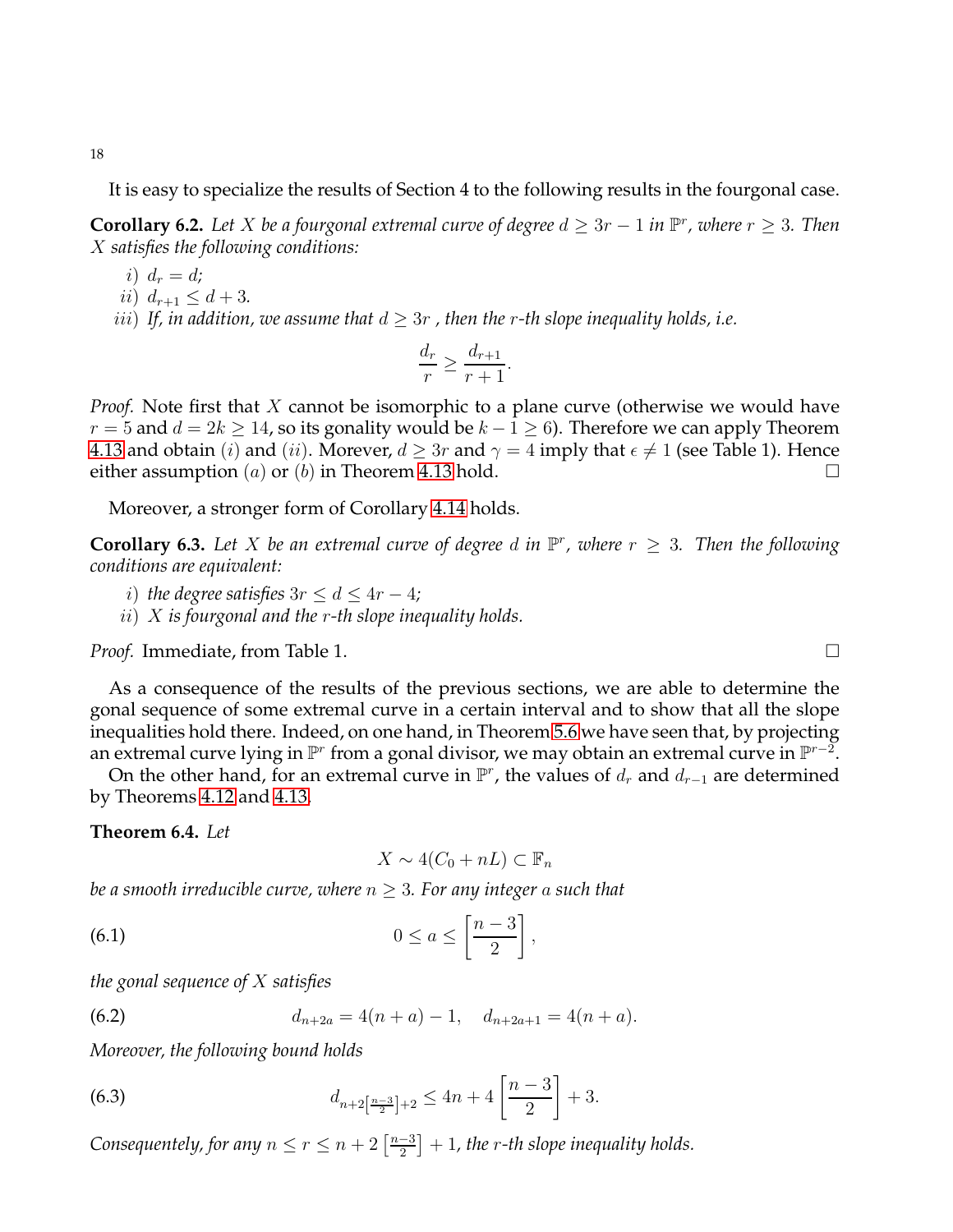*Proof.* For any integer a as above, consider the divisor  $H_a$  on  $\mathbb{F}_n$  defined by

$$
H_a = C_0 + (n+a)L
$$

and set

$$
r_a := n + 2a + 1.
$$

By Proposition [4.5-](#page-6-0)(a) and [\(4.2\)](#page-8-1), if  $a \neq 0$ , then the linear system  $|H_a|$  embeds  $\mathbb{F}_n$  isomorphically in  $\mathbb{P}^{r_a}$ .

If  $a = 0$ , then  $\varphi_{H_0}(\mathbb{F}_n)$  is a ruled surface of degree  $H_0^2 = n$  in  $\mathbb{P}^{n+1}$ . Moreover

$$
\deg(\varphi_{H_0}(C_0))=C_0\cdot H_0=0
$$

so the unisecant  $C_0$  is contracted to a point. Hence  $\varphi_{H_0}(\mathbb{F}_n)$  is a rational normal cone and  $\varphi_{H_0}$ is an isomorphism between  $\mathbb{F}_n \setminus C_0$  and its image.

In both cases, the corresponding morphism  $\varphi_{H_a}$  is an isomorphism on  $X.$  Namely, if  $a\neq 0$ it is clear. If  $a = 0$ , it follows from  $X \cdot C_0 = 4(C_0 + nL) \cdot C_0 = 0$ , so  $X \subset (\mathbb{F}_n \setminus C_0)$ .

Therefore, for any  $a\geq 0$ , the curve  $X_a:=\varphi_{H_a}(X)\subset\mathbb P^{r_a}$  has degree

$$
\delta_a := X \cdot H_a = 4(C_0 + nL) \cdot (C_0 + (n+a)L) = 4(n+a).
$$

We claim that  $X_a$  is an extremal curve in  $\mathbb{P}^{r_a}$ . In order to show this, we compute first the genus of  $X$ . As usual, the Adjunction formula gives

$$
2g - 2 = (K_{\mathbb{F}_n} + X) \cdot X = (-2C_0 - (2+n)L + 4C_0 + 4nL) \cdot (4C_0 + 4nL) =
$$
  
= 12n - 8.

Therefore we obtain

of the integer  $a$ , we obtain that

(6.4)  $g = 6n - 3$ .

Now we compute the Castelnuovo bound of the genus. Taking into account the bound [\(6.1\)](#page-17-1)

$$
m_{\delta_a, r_a} = \left[ \frac{4n + 4a - 1}{n + 2a} \right] = 3, \quad \epsilon_{\delta_a, r_a} = n - 2a - 1
$$

and

<span id="page-18-0"></span>
$$
2 \leq \epsilon_{\delta_a, r_a} \leq n - 1.
$$

An immediate computation of the Castelnuovo bound given in [\(2.2\)](#page-3-1) shows that

$$
\pi(\delta_a, r_a) = 3(n + 2a + \epsilon_{\delta_a, r_a}) = 3(2n - 1) = 6n - 3,
$$

which coincides with the value of  $g$  determined in [\(6.4\)](#page-18-0), so  $X_a\subset\mathbb P^{r_a}$  is an extremal curve.

In order to prove [\(6.2\)](#page-17-2), note first that  $\epsilon_{\delta_a,r_a} \geq 2$  implies that  $n - 2a \geq 3$ ; therefore  $\delta_a \geq 3r_a$ . So we can apply the cited result of Lange–Martens (see Theorem [4.12\)](#page-10-3) to the extremal curve  $X_a \subset \mathbb{P}^{r_a}$ , obtaining that

$$
d_{n+2a} = \delta_a - 1 = 4(n+a) - 1.
$$

Second, since  $X_a$  is a fourgonal extremal curve and  $r_a \geq 3$  (again from [\(6.1\)](#page-17-1)), we can apply also Corollary  $6.2-(i)$ , obtaining that

$$
d_{n+2a+1} = \delta_a = 4(n+a).
$$

Therefore [\(6.2\)](#page-17-2) is proved. As a consequence, for any  $0 \le a \le \left\lceil \frac{n-3}{2} \right\rceil$  $\left[\frac{-3}{2}\right]$ , both the  $(r_a-1)$ -th and  $r_a$ -th slope inequalities are satisfied.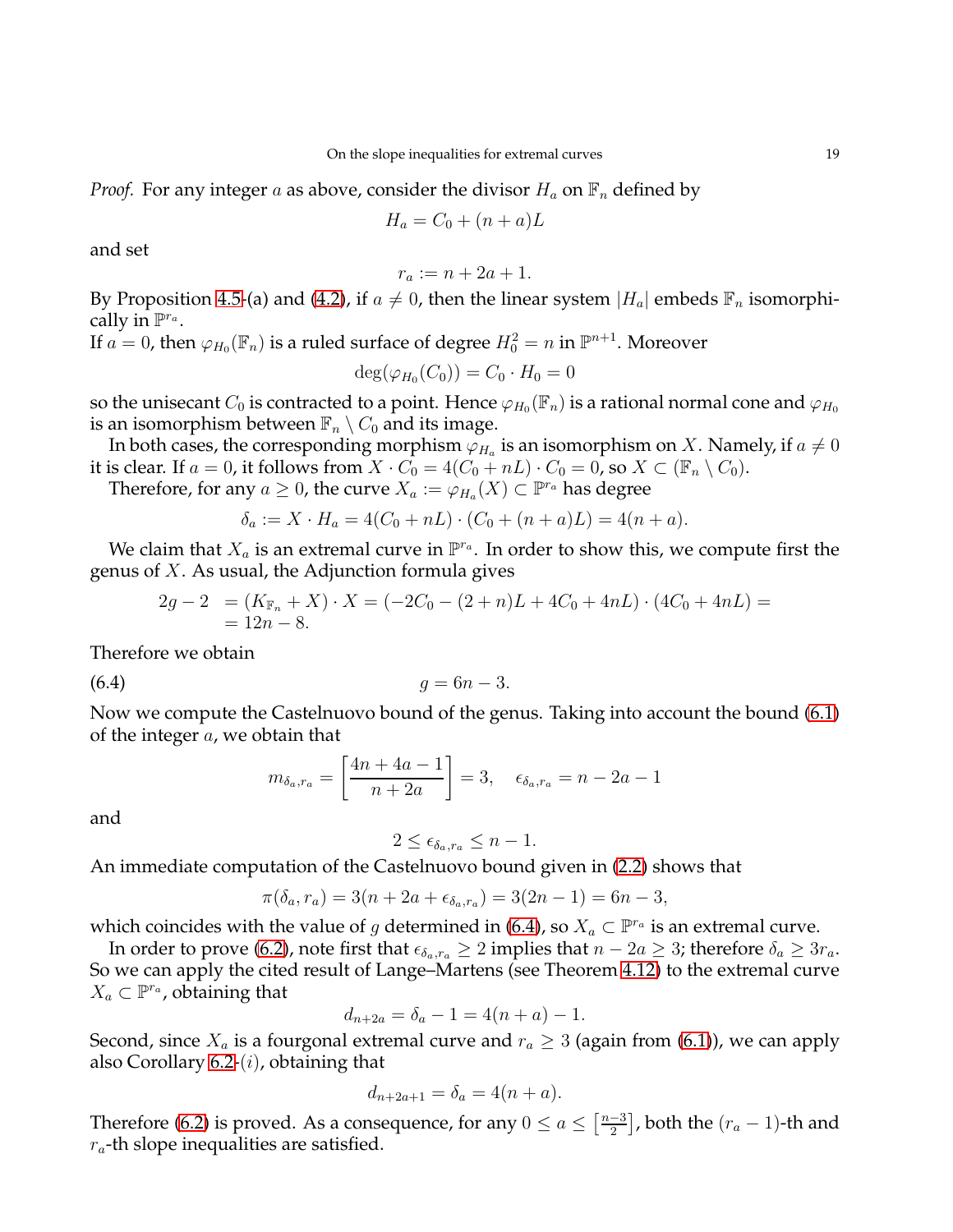20

Now consider the highest value  $\overline{a} = \left[\frac{n-3}{2}\right]$  $\frac{-3}{2}$ ]. Also in this case  $X_{\overline{a}}$  is an extremal fourgonal curve of degree  $\delta_{\overline{a}}$  in  $\mathbb{P}^{\widetilde{\mathsf{r}_{\overline{a}}}}.$  Hence, by Corollary [6.2-](#page-17-3) $(ii)$ ,

$$
d_{n+2\overline{a}+2} \le 4(n+\overline{a})+3
$$

hence also [\(6.3\)](#page-17-4) is proved.

Finally, as shown before,  $\delta_a \geq 3r_a$  and so Corollary [6.2-](#page-17-3)(*iii*) yields the *r*-th slope inequality in the considered range of r.

**Remark 6.5.** The gonal subsequence [\(6.2\)](#page-17-2) and the bound [\(6.3\)](#page-17-4) in Theorem [6.4](#page-17-0) can be explicitly written in both the following cases, according to the parity of  $n$ .

If *n* is even, i.e.  $n = 2k$  for some *k*, then  $2\left\lceil \frac{n-3}{2} \right\rceil$  $\left[\frac{-3}{2}\right] = 2(k-2) = n-4$  so

$$
d_n = 4n - 1, d_{n+1} = 4n, d_{n+2} = 4n + 3, d_{n+3} = 4n + 4, \ldots, d_{2n-4} = 6n - 9, d_{2n-3} = 6n - 8
$$

and  $d_{2n-2} \leq 6n-5$ .

If *n* is odd, i.e.  $n = 2k + 1$  for some *k*, then  $2\left\lceil \frac{n-3}{2} \right\rceil$  $\left[\frac{-3}{2}\right] = 2(k-1) = n-3$  so

 $d_n = 4n - 1$ ,  $d_{n+1} = 4n$ ,  $d_{n+2} = 4n + 3$ ,  $d_{n+3} = 4n + 4$ , ...,  $d_{2n-3} = 6n - 7$ ,  $d_{2n-2} = 6n - 6$ and  $d_{2n-1}$  ≤ 6n − 3.

Theorem [6.4](#page-17-0) shows that, as far as  $n \geq 5$ , there are classes of extremal curves in  $\mathbb{P}^n$  which gonal sequence does not follow the pattern given in [\[11,](#page-19-3) Proposition 4.2], for extremal curves in  $\mathbb{P}^3$ .

Moreover, using the results in [\[6\]](#page-19-9) and [\[4\]](#page-19-10), it is possible to verify that the curves of Theorem [6.4](#page-17-0) are very special curves in the fourgonal moduli space. Therefore the problem of describing the locus of curves violating the slope inequalities is intriguing and deserves further investigations.

### <span id="page-19-0"></span>**REFERENCES**

- <span id="page-19-5"></span>[1] Arbarello, E.; Cornalba, M.; Griffiths, P. A.; Harris, J.: *Geometry of algebraic curves. Vol. I.*, Grundlehren der Mathematischen Wissenschaften, **267**, Springer-Verlag, New York (1985), xvi + 386 pp.
- <span id="page-19-2"></span><span id="page-19-1"></span>[2] Ballico, E.: *On the gonality sequence of smooth curves*, Arch. Math. (Basel), 99, n. 1 (2012), 25–31.
- [3] Ballico, E.: *On the gonality sequence of smooth curves: normalizations of singular curves in a quadric surface*, Acta Math. Vietnam., 38, n. 4 (2013), 563–573.
- <span id="page-19-10"></span><span id="page-19-8"></span>[4] Beorchia, V.; Sacchiero, G.: *Weierstrass jump sequences and gonality*, Semigroup Forum 92 (2016), no. 3, 598–632.
- [5] Brundu, M.; Sacchiero, G.: *On the varieties parametrizing trigonal curves with assigned Weierstrass points*, Comm. Algebra, 26(1998), n.10, 3291–3312.
- <span id="page-19-9"></span>[6] Brundu, M.; Sacchiero, G.: *Stratification of the moduli space of four-gonal curves*, Proc. Edinb. Math. Soc. (2) 57 (2014), no. 3, 631–686.
- <span id="page-19-6"></span>[7] Ciliberto, C.: *Alcune applicazioni di un classico procedimento di Castelnuovo*, Sem. di Geom., Dipart. di Matem., Univ. di Bologna (1982-1983), 17–43.
- <span id="page-19-4"></span>[8] Cools, F.; D'Adderio, M.; Jensen, D.; Panizzut, M.: *Brill-Noether theory of curves on*  $\mathbb{P}^1 \times \mathbb{P}^1$ : tropical and *classical approaches*, Algebr. Comb. 2 (2019), no. 3, 323–341.
- [9] Griffiths, Ph.; Harris, J.: *Principles of algebraic geometry*, Pure and Applied Mathematics, Wiley-Interscience [John Wiley & Sons], New York, (1978), xii+813 pp.
- <span id="page-19-7"></span>[10] Hartshorne, R.: *Algebraic Geometry*, Graduate Texts in Mathematics, No. 52, Springer-Verlag, New York-Heidelberg, (1977).
- <span id="page-19-3"></span>[11] Kato, T.; Martens, G.: *Algebraic curves violating the slope inequalities*, Osaka J. Math. 52 (2015), 423–437.